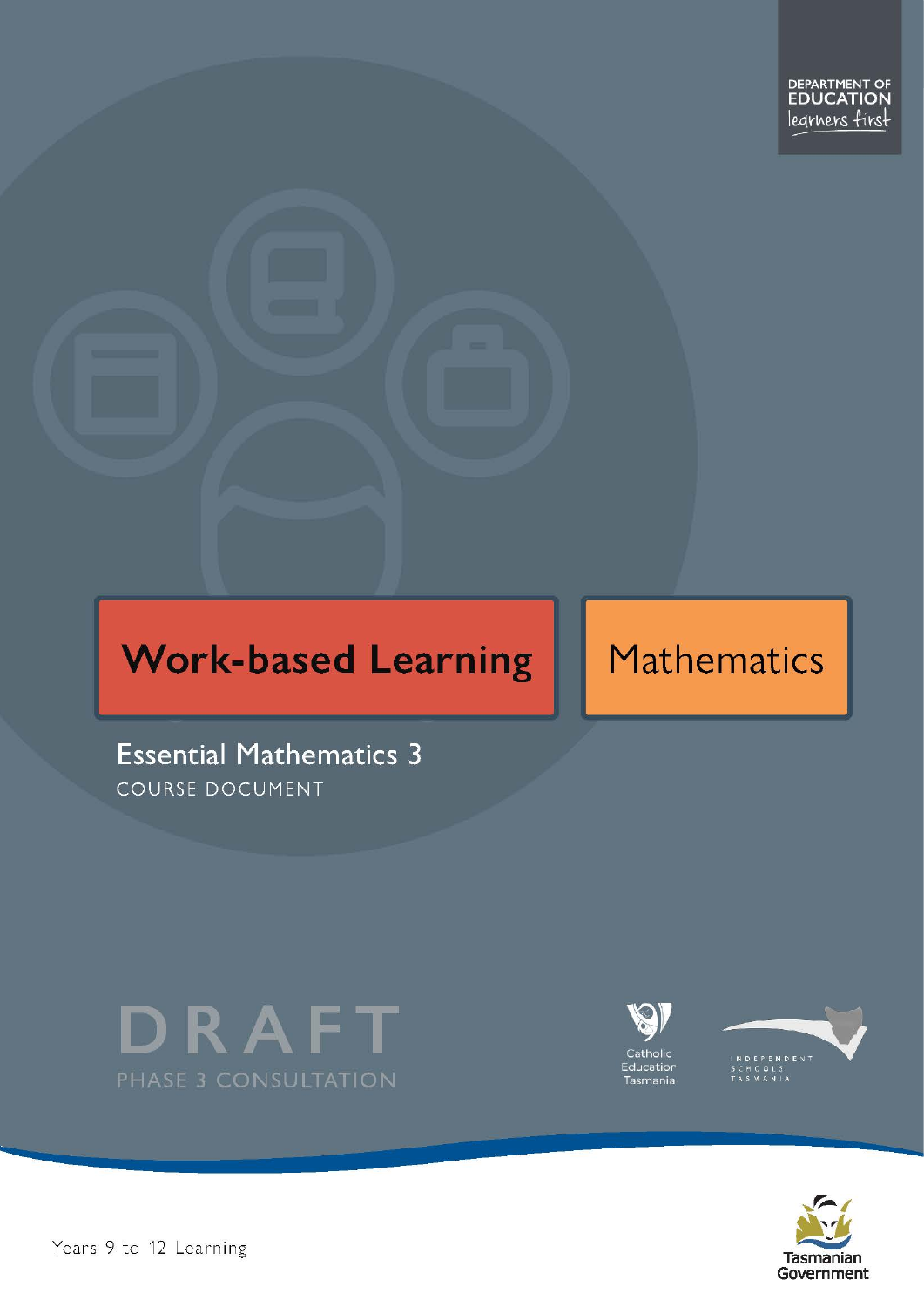# Table of Contents

Phase 3 Consultation Draft Published: March 2021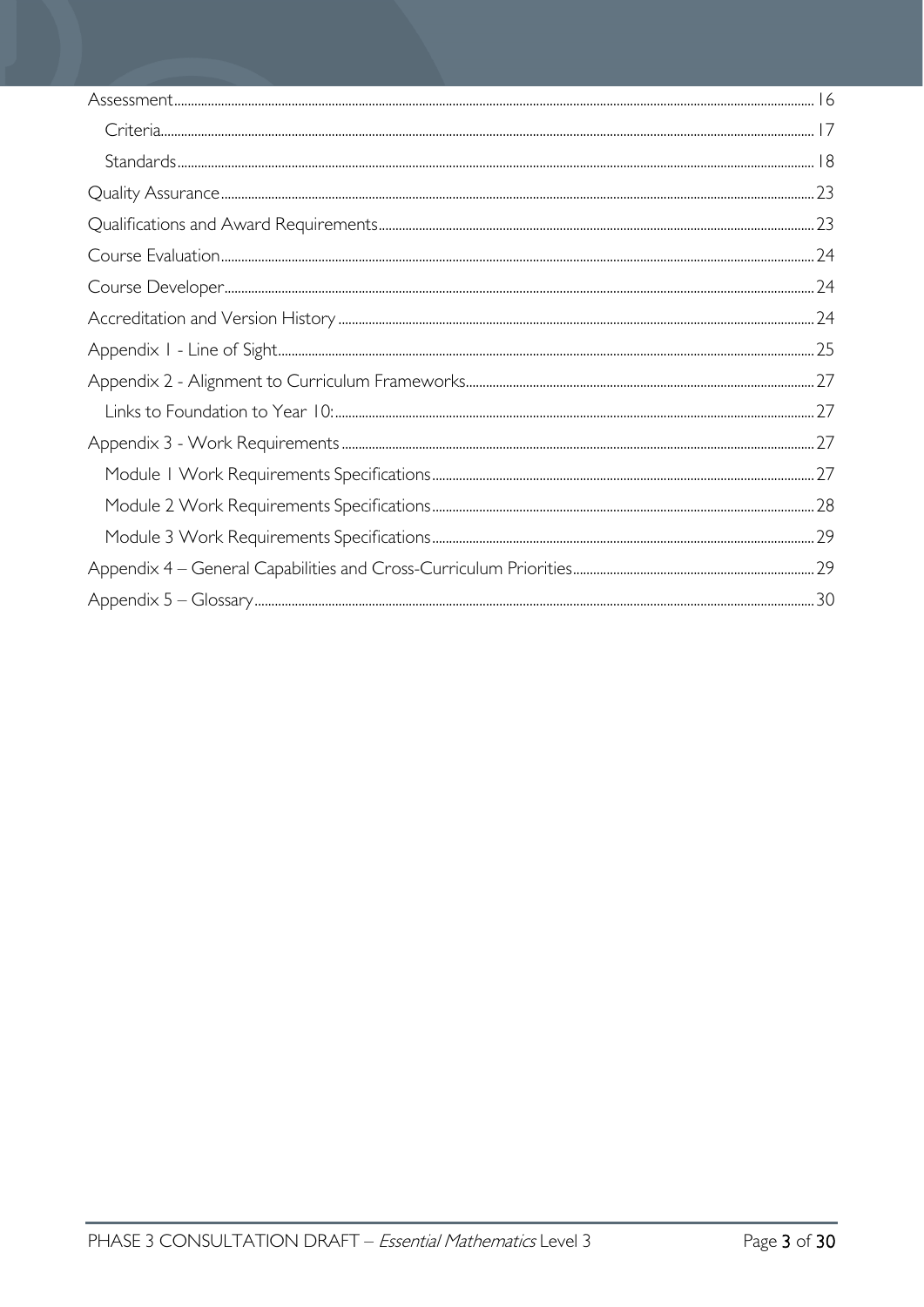# <span id="page-3-0"></span>Essential Mathematics, 150 hours – Level 3

This course is the Level 3 component of the Essential Mathematics program.

### <span id="page-3-1"></span>Aims

The purpose of Years 9 to 12 [Education](https://publicdocumentcentre.education.tas.gov.au/library/Shared%20Documents/Years-9-to-12-Education-Framework.pdf) is to enable all students to achieve their potential through Years 9 to 12 and beyond in further study, training or employment.

Years 9 to 12 Education enables: Personal Empowerment, Cultural Transmission, Preparation for Citizenship and Preparation for Work.

This course supports the principles of Access, Agency, Excellence, Balance, Support and Achievement as part of a range of programs that enables students to access a diverse and highly flexible range of learning opportunities suited to their level of readiness, interests and aspirations.

Courses aligned to the Years 9 to 12 Curriculum [Framework](https://publicdocumentcentre.education.tas.gov.au/library/Shared%20Documents/Education%209-12%20Frameworks%20A3%20WEB%20POSTER.pdf) belong to one of the five focus areas of Discipline-based Study, Transdisciplinary Projects, Professional Studies, Work-based Learning and Personal Futures.

Essential Mathematics Level 3 is a Work-based Learning course.

# <span id="page-3-2"></span>Focus Area – Work-based Learning

Work-based Learning enables students to acquire workplace skills either through a TASC accredited course or through nationally recognised training within an industry developed Training Package. Inclusion of Work-based Learning as a focus area is a response to a range of contemporary research findings that highlight the value of work-based learning. Work-based learning, when connected to quality curriculum, equips young people to navigate the changing nature of work, successfully transition to post-school options, and thrive in a complex and changing world.

Work-based Learning courses have three key features that guide teaching and learning:

- prepare for workplace learning
- undertake workplace learning
- reflect and exhibit/present



Figure 1: Core skills for work in context (source[: https://www.dese.gov.au/uncategorised/resources/core-skills-work-developmental](https://www.dese.gov.au/uncategorised/resources/core-skills-work-developmental-framework)[framework\)](https://www.dese.gov.au/uncategorised/resources/core-skills-work-developmental-framework)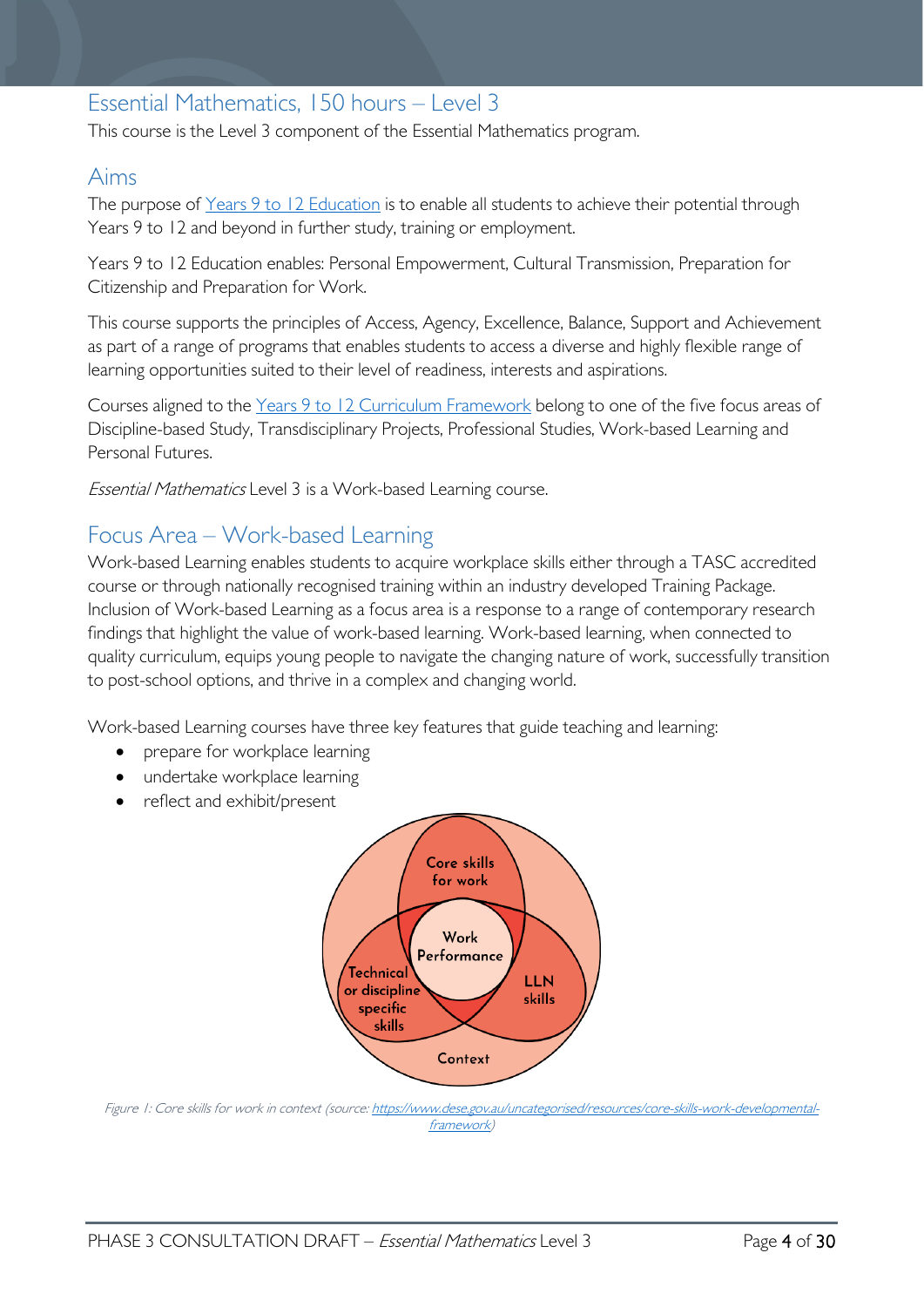In this course learners will develop their mathematical proficiency through participation in workplace learning, engaging with specialist knowledge and core concepts in the strands of algebra, probability, statistics, measurement and geometry. Learners will actively apply their knowledge through collaborative problem-solving, ideation and testing of mathematical ideas. They will interact and connect with others, plan, organise and make decisions and work innovatively with and without the aid of technology. Learners will critically reflect on their ability to interpret and analyse mathematical ideas and objects in the workplace and will exhibit or present their work in a folio.

# <span id="page-4-0"></span>**Rationale**

The *Essential Mathematics* Level 3 course enables students to develop the mathematical competence to use mathematics effectively, efficiently and critically to make informed decisions in their daily lives including in workplace contexts. Essential Mathematics provides students with the mathematical knowledge, skills and understanding to solve problems in real contexts, in a range of workplace, personal, further learning and community settings. The course is designed to develop learners' understanding of concepts and techniques drawn from number and algebra, probability and statistics, and measurement and geometry. Learners will reflect on their ability to interpret, understand and apply these concepts and techniques in the workplace. This subject offers students the opportunity to prepare for post-school options of employment, and further education and training.

This course will enable learners to develop the mathematical competence required to enter the workforce and contribute productively in an ever-changing global economy, and with both rapid revolutions in technology and global and local social challenges. This is a key factor in ensuring Tasmania and Australia's current and emerging needs are met as an economy competing globally requires substantial numbers of proficient workers able to learn, adapt, create, interpret, analyse and apply mathematical information.

# <span id="page-4-1"></span>Integration of General Capabilities and Cross-Curriculum Priorities

The general capabilities addressed specifically in this course are:

- Critical and creative thinking  $\mathbb{C}$
- Ethical understanding  $\div$
- Information and communication technology capability  $\ddot{\cdot}$
- Intercultural understanding •
- Literacy
- Numeracy
- Personal and social capability

The cross-curriculum priorities are enabled through this course are:

- Aboriginal and Torres Strait Islander Histories and Cultures  $\mathscr W$
- Asia and Australia's Engagement with Asia **AA**
- Sustainability  $\triangleleft$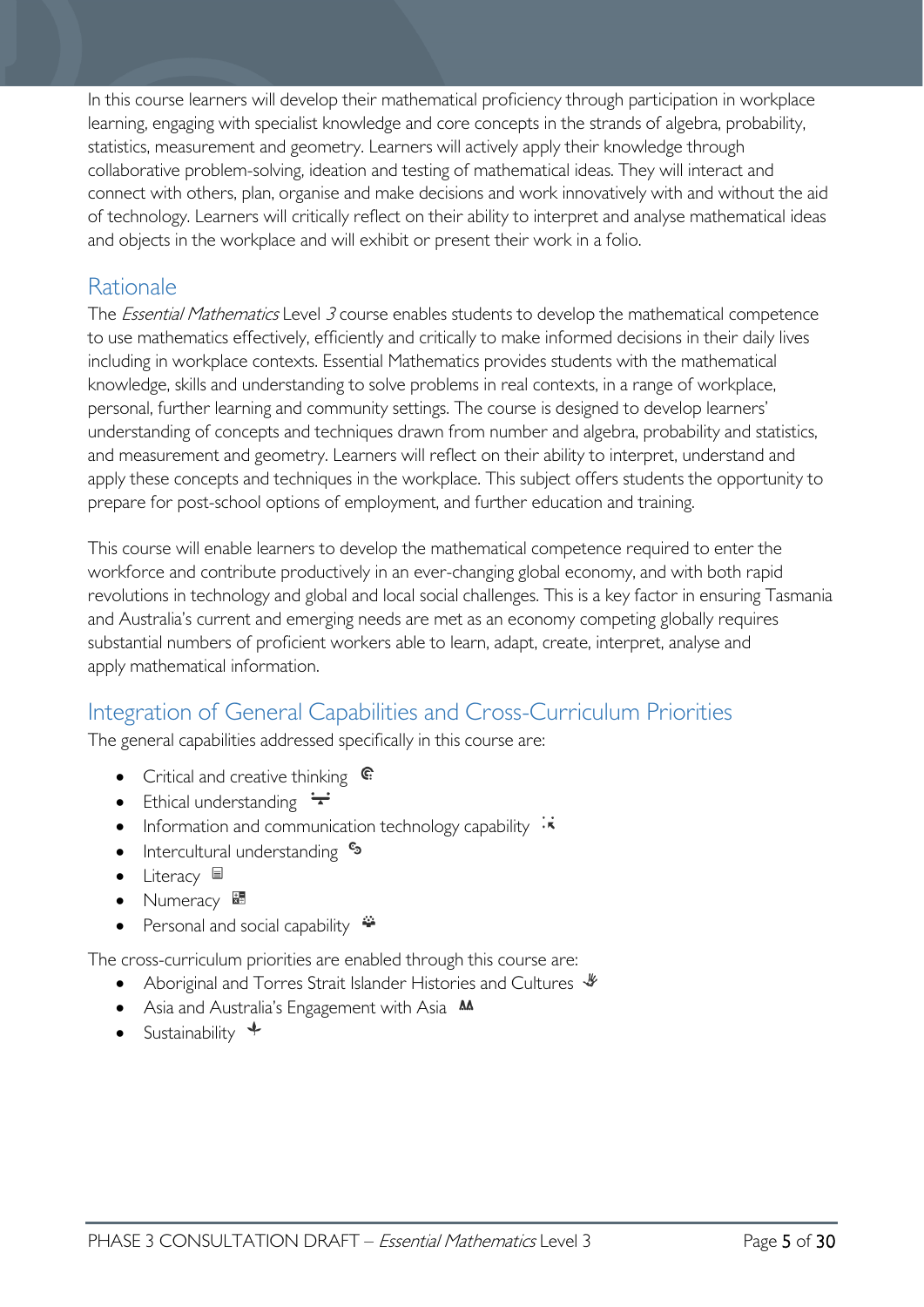### <span id="page-5-0"></span>Course Description

Essential Mathematics Level 3 enables students to develop their understanding of concepts and techniques drawn from:

- number including finance and proportional reasoning
- algebra including linear equations and their graphs
- probability including understanding relative frequency
- statistics including handling data
- measurement including 2D and 3D shape
- geometry including trigonometry, scale and mapping.

Engagement with the content will:

- develop their ability to identify and solve problems in a range of workplace, personal, further learning and community settings
- assist in making informed decisions in their daily lives including in workplace contexts
- allow them to work collaboratively with others to generate ideas, and to find innovative approaches to engaging with mathematics in the workplace
- provide opportunity for reflection on their ability to interpret, understand and apply these concepts and techniques in the workplace.

### <span id="page-5-1"></span>Pathways

The *Essential Mathematics Level 3* course enables learning continuity from Year 10 Australian Curriculum: Mathematics for learners who have achieved a 'C' rating or higher. Additionally, learners who have successfully undertaken the currently accredited TASC course Workplace Maths -MTW215120 or the Level 2 component of the Essential Mathematics suite of courses under development could progress into Level 3 of this course.

Essential Mathematics Level 3 will provide the foundational knowledge for students wishing to pursue tertiary education in non-STEM specific fields and technical knowledge required for further vocational education and training. Additionally, successful completion of this course at a 'High Achievement' or higher may enable learners to transition into *General Mathematics* Level 3 if recommended through ongoing course and career counselling by their provider of education.

### <span id="page-5-2"></span>Course Requirements

- Resources Students will require access to graphics calculators.
- Learning environment Students will require opportunities to engage in real or simulated workplace environments during at a minimum, two out of the three modules.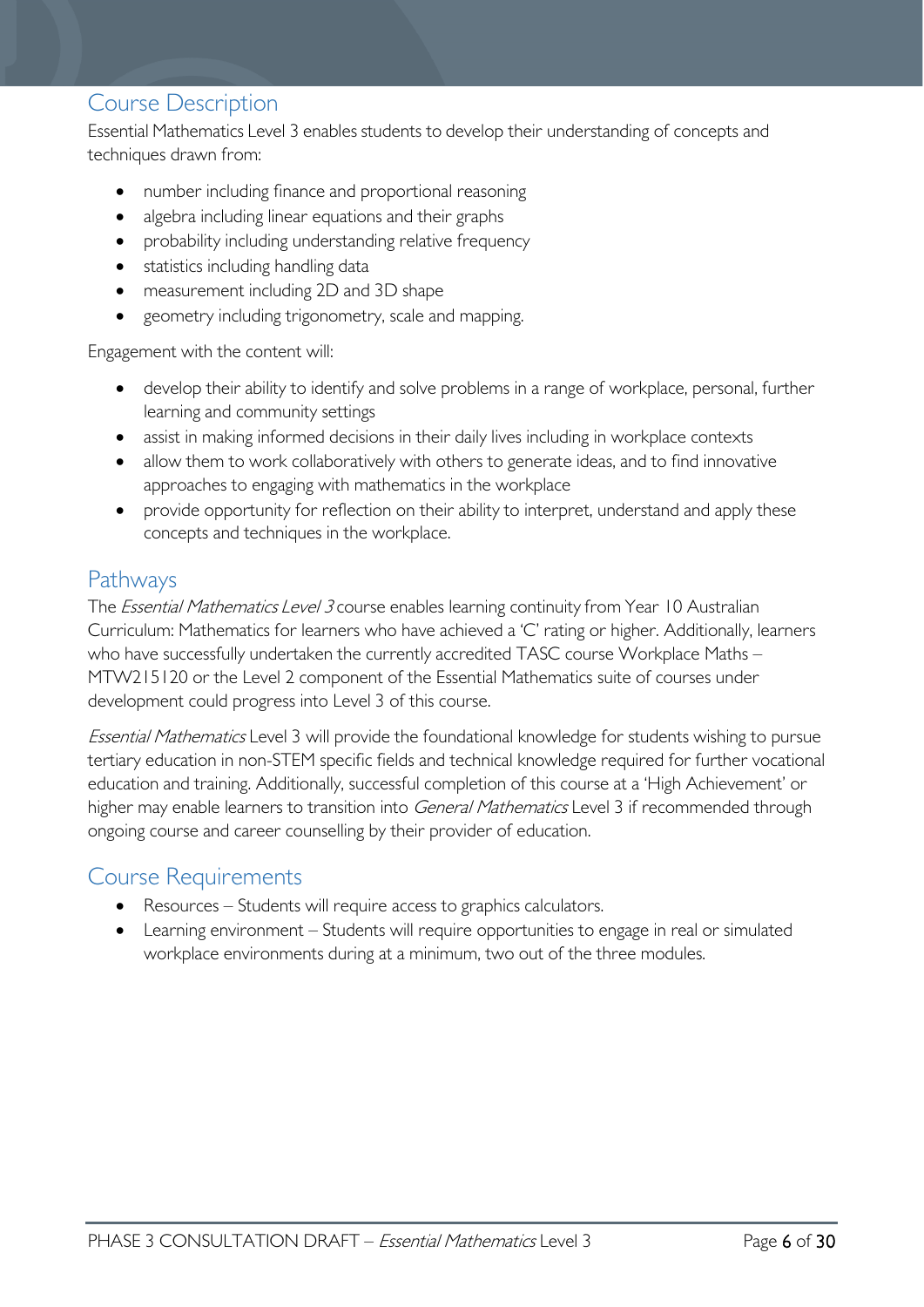# <span id="page-6-0"></span>Course Structure, Delivery and Progression

#### <span id="page-6-1"></span>**Structure**

This course consists of three 50-hour modules.

Modules Available Core Module 1: Applications of algebra, probability and statistics Core Module 2: Applications of measurement and finance Core Module 3: Applications of trigonometry and geometry



#### <span id="page-6-2"></span>**Delivery**

There is no specific recommended delivery sequence for the modules

#### <span id="page-6-3"></span>Developmental Progression

At both the module and course level the learner is introduced to and builds upon key ideas, concepts, skills, knowledge and understanding leading to performance of understanding reflected in the work requirements.

Individual modules have a developmental progression that introduces, builds upon and culminates in a performance of understanding in the work requirements. Between modules there is also a developmental progression that leads to a culminating performance of understanding in the final work requirements.

# <span id="page-6-4"></span>Module 1 - Applications of algebra, probability and statistics

This module contains two topics:

- Linear equations and their graphs
- Probability and relative frequency

'Linear equations and their graphs' uses linear equations and straight line graphs, as well as piecewise and step graphs to model and analyse practical situations that learners may confront in a workplace context. These representations of linear equations find application in a wide range of situations, including modelling and interpreting bivariate data through scatterplots and establishing break-even points in a business' cost and revenue data.

'Probability and relative frequency' enables learners to perform and interpret simulations of chance events and to represent the outcomes of events using a variety of techniques. These techniques have a wide range of application in the workplace, including identifying risk and reward, implications upon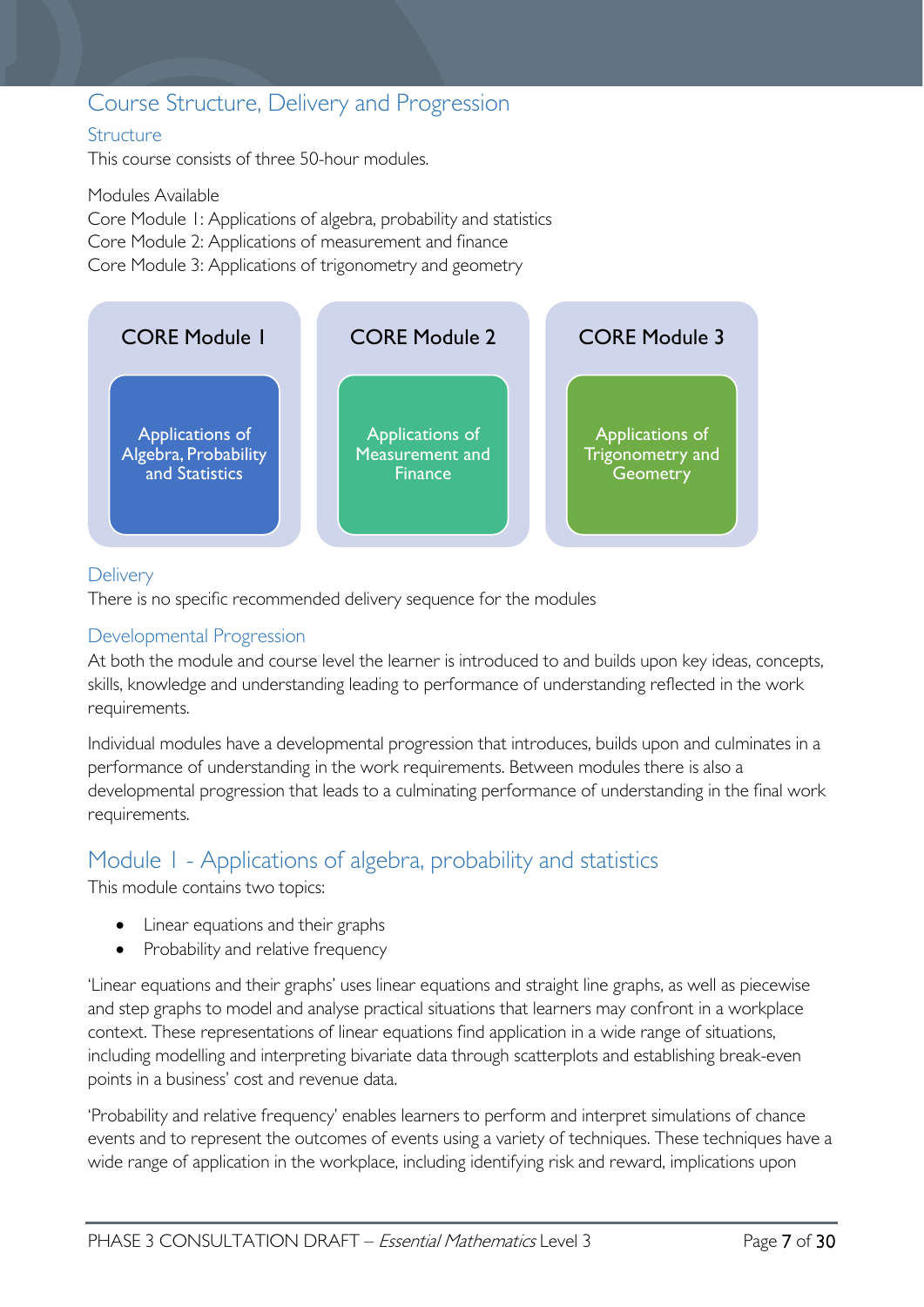decision-making and understanding the impact and perceived chance of events disrupting or effecting the workplace including for example weather events, traffic flow and introduction of competitors.

#### <span id="page-7-0"></span>Module 1 Learning Outcomes

On successful completion of this module, learners will be able to:

- 1. Define and explain key knowledge and concepts and apply a range of related mathematical techniques and procedures to solve practical problems.
- 2. Interpret and engage with mathematical objects and information in workplace contexts.
- 3. Manage self, connect and collaborate with others and reflect on learning including in workplace contexts.
- 4. Identify problems that can be modelled and solved mathematically, select and apply problem solving processes and review outcomes including in workplace contexts.

#### <span id="page-7-1"></span>Module 1 Content

#### <span id="page-7-2"></span>Linear equations and their graphs Subtopics:

- Linear equations and the Cartesian plane
- Graphs and modelling of practical situations

#### Linear equations and the Cartesian plane:

Key knowledge and skills:

- Identify and solve linear equations (ACMGM038)
- develop a linear formula from a word description (ACMGM039)
- demonstrate familiarity with Cartesian coordinates in two dimensions by plotting points on the Cartesian plane (ACMEM121)
- generate tables of values for linear functions, including for negative values of  $x$  (ACMEM122)
- graph linear functions for all values of  $x$  with pencil and paper and with graphing software. (ACMEM123)
- construct straight-line graphs both with and without the aid of technology (ACMGM040)
- determine the slope and intercepts of a straight-line graph from both its equation and its plot (ACMGM041)

#### Graphs and modelling of practical situations:

Key knowledge and skills:

- interpret, in context, the slope and intercept of a straight-line graph used to model and analyse a practical work-based situation (ACMGM042)
- construct and analyse a straight-line graph to model a given linear relationship; for example, modelling the cost of vaccination of livestock against a known disease against the number of livestock. (ACMGM043)
- interpret and use graphs in practical situations, including travel graphs and conversion graphs (ACMEM124)
- draw graphs from given data to represent practical situations (ACMEM125)
- interpret the point of intersection and other important features of given graphs of two linear functions drawn from practical contexts; for example, the 'break-even' point. (ACMEM126)
- describe the patterns and features of bivariate data (ACMEM138)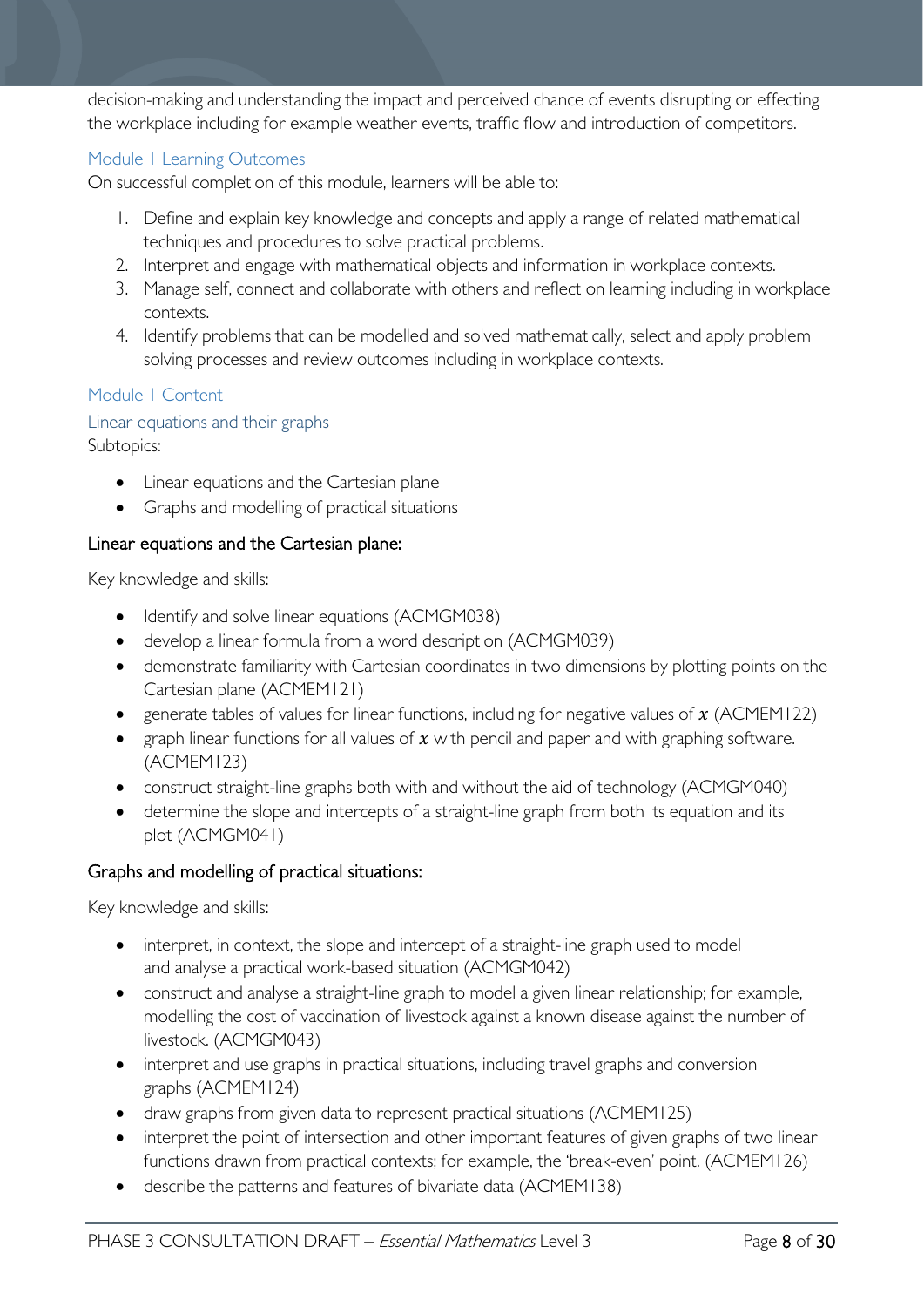- describe the association between two numerical variables in terms of direction (positive/negative), form (linear/non-linear) and strength (strong/moderate/weak). (ACMEM139)
- identify the dependent and independent variable (ACMEM140)
- find the line of best fit by eye (ACMEM141)
- use technology to find the line of best fit (ACMEM142)
- interpret relationships in terms of the variables (ACMEM143)
- use technology to find the correlation coefficient (an indicator of the strength of linear association) (ACMEM144)
- use the line of best fit to make predictions, both by interpolation and extrapolation (ACMEM145)
- recognise the dangers of extrapolation (ACMEM146)
- distinguish between causality and correlation through examples. (ACMEM147)
- solve a pair of simultaneous linear equations, using technology when appropriate (ACMGM044)
- solve practical work-based problems that involve finding the point of intersection of two straight-line graphs; for example, determining the break-even point of cost and revenue in manufacturing of an item (ACMGM045)
- sketch piece-wise linear graphs and step graphs, using technology when appropriate (ACMGM046)
- interpret piece-wise linear and step graphs used to model practical work-based situations e.g. the change in the level of water in a reservoir over time when water is drawn off at different intervals for irrigation of vegetation (ACMGM047)

#### <span id="page-8-0"></span>Probability and relative frequency:

Key knowledge and skills:

- interpret commonly used probability statements, including 'possible', 'probable', 'likely', 'certain' (ACMEM148)
- describe ways of expressing probabilities formally using fractions, decimals, ratios, and percentages. (ACMEM149)
- perform simulations of experiments using technology (ACMEM150)
- recognise that the repetition of chance events is likely to produce different results (ACMEM151)
- identify relative frequency as probability (ACMEM152)
- identify factors that could complicate the simulation of real-world events. (ACMEM153)
- construct a sample space for an experiment (ACMEM154)
- use a sample space to determine the probability of outcomes for an experiment (ACMEM155)
- use arrays or tree diagrams to determine the outcomes and the probabilities for experiments. (ACMEM156)
- determine the probabilities associated with simple games (ACMEM157)
- determine the probabilities of occurrence of simple traffic-light problems. (ACMEM158)

#### <span id="page-8-1"></span>Module 1 Work Requirements

The work requirements of a course are processes, products or performances that provide a significant demonstration of achievement that is measurable against the course's standards. Work requirements need not be the sole form of assessment for a module.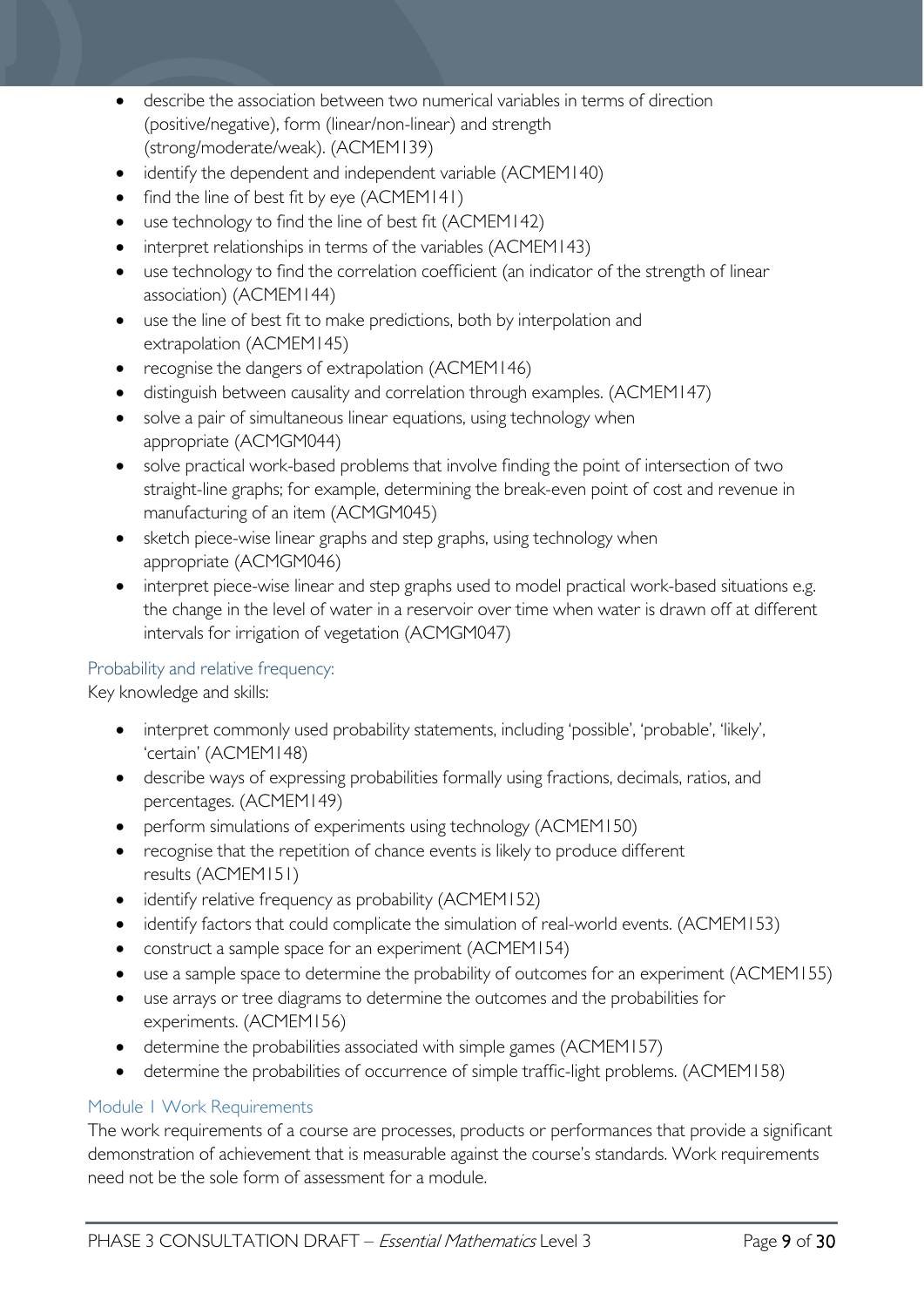This module includes 3-4 short responses in a reflective journal and an extended response / inquiry as work requirements.

See Appendix 3 for summary of Work Requirement specifications for this course.

<span id="page-9-0"></span>Module 1 Assessment This module will assess criteria 1, 2, 3, 4.

# <span id="page-9-1"></span>Module 2 - Applications of measurement and finance

This module consists of three topics:

- Measurement in the workplace
- Application of rates and ratio
- Finance in the workplace

'Measurement in the workplace' provides opportunity to conduct measurements in practical situations relating to two-dimensional shapes, three-dimensional objects including mass and capacity and to calculate, compare and solve problems relating to these measurements. Implications regarding the practicalities of measurement including estimation, precision and accuracy will be investigated and analysed.

'Application of rates and ratios' will explore direct and indirect proportion between quantities, and will provide opportunities to solve practical problems and model situations relating to energy use, heartrate, motion and unit-costing that has a diverse range of applications in many fields.

'Finance in the workplace' will explore earning and money management and situations involving interest and depreciation. These sub-topics provide extensive information on both personal finance and management of human resources, plant equipment and assets that is applicable to business management in all fields.

#### <span id="page-9-2"></span>Module 2 Learning Outcomes

On successful completion of this module, learners will be able to:

- 1. Define and explain key knowledge and concepts and apply a range of related mathematical techniques and procedures to solve practical problems.
- 2. Interpret and engage with mathematical objects and information in workplace contexts.
- 3. Manage self, connect and collaborate with others and reflect on learning including in workplace contexts.
- 5. Apply mathematical reasoning and creative thinking to generate, test and apply ideas in a mathematical inquiry and evaluate their impact including in workplace contexts.

#### <span id="page-9-3"></span>Module 2 Content

#### <span id="page-9-4"></span>Measurement in the workplace

This topic contains two subtopics which are taught concurrently:

- Practicalities of measurement
- Perimeter, area, volume, capacity and mass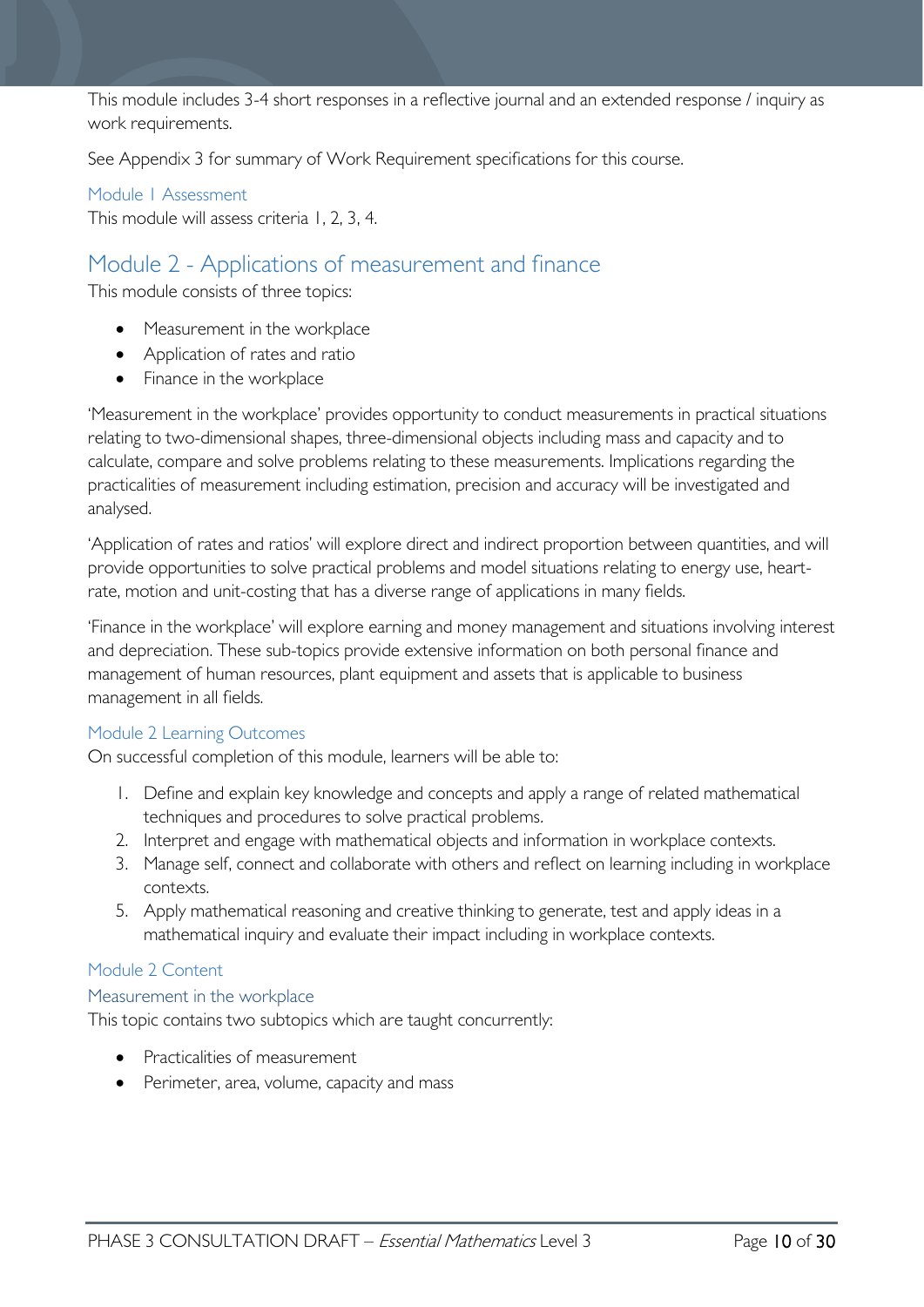#### Practicalities of measurement

Key knowledge and skills:

- review the use of different metric units of measurement including units of area, take measurements, and calculate conversions between common units of measurement, for example kilometres to metres or litres to millilitres  $\Diamond$
- calculate the absolute error of a reported measurement using
	- Absolute error  $= 1/2 \times$  Precision and state the corresponding limits of accuracy
	- o find the limits of accuracy as given by:
	- $\circ$  Upper bound = Measurement + Absolute error
	- o Lower bound = Measurement − Absolute error
	- o investigate types of errors, e.g. human error or device limitations
	- o calculate the percentage error of a reported measurement using
	- $\circ$  Percentage error =  $\frac{\text{Absolute error}}{\text{Measurement}} \times 100\%$
- use standard form and standard metric prefixes in the context of measurement, with and without a required number of significant figures
	- o standard prefixes include nano-, micro-, milli-, centi-, kilo-, mega-, giga- and tera-
- explore implications of human error / device limitations

#### Perimeter, area, volume, capacity and mass

Key knowledge and skills:

- consider the importance of accuracy, describe when estimation is acceptable, make estimations and describe possible implications of error in a variety of work-based scenarios
- make conversions between units of length, area and volume
- review and extend how to solve practical problems requiring the calculation of perimeters and areas of triangles, rectangles, parallelograms, trapezia, circles, sectors of circles, arc lengths and composite shapes
- calculate perimeters and areas of irregularly shaped blocks of land by decomposition into regular shapes including triangles and trapezia
	- o derive the Trapezoidal rule for a single application,  $A \approx \frac{h}{2} (d_f + d_l)$
	- o use the Trapezoidal rule to solve a variety of practical problems with and without technology, e.g. the volume of water in a swimming pool
- solve problems involving surface area of solids including prisms, cylinders, spheres and composite solids
- solve problems involving volume and capacity of solids including prisms, cylinders, spheres, pyramids and composite solids
	- o convert between units of volume and capacity
- review metric units of mass (and weight), their abbreviations, conversions between them, and appropriate choices of units including consideration of the importance of accuracy (ACMEM098)
- solve practical problems involving taking measurements and calculating perimeters, area, surface area, volumes and capacity in a variety of work-based contexts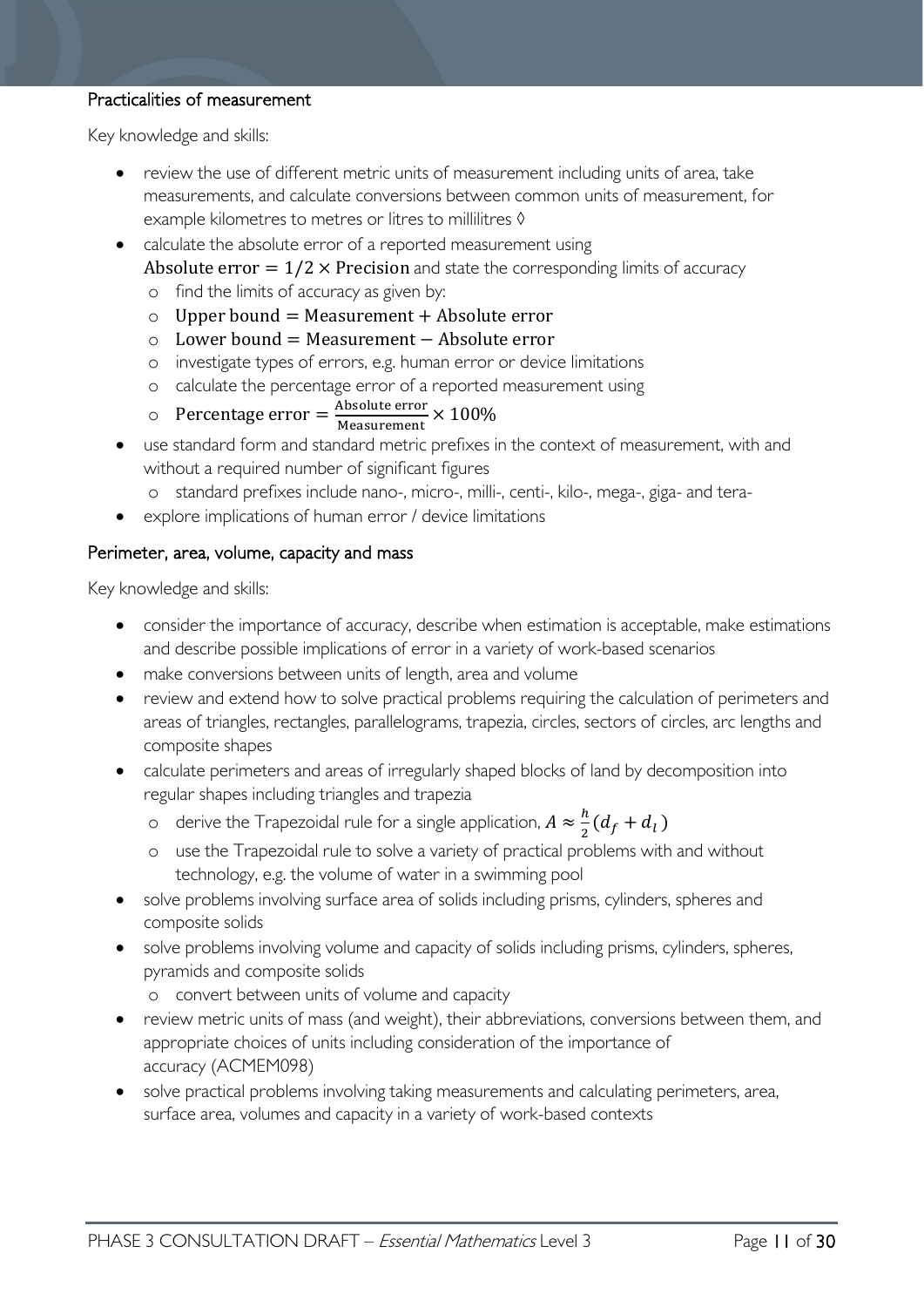#### Application of rates and ratios

Key knowledge and skills:

- use, simplify and convert between units of rates, for example km/h and m/s, mL/min and L/h (ACMEM071, ACMEM072)
- use rates to solve and describe practical work-based problems
	- o use rates to make comparisons, e.g. using unit prices to compare best buys, working with speed, comparing heart rates after exercise and considering target heart rate ranges during training
	- o use rates to determine costs, e.g. calculating the cost of a trade professional using rates per hour and call-out fees (ACMEM075)
	- o work with speed as a rate, including interpreting distance-time graphs (travel graphs) and use them to solve problems related to speed, distance and time
	- o calculate the amount of fuel used on a trip, given the fuel consumption rate, and compare fuel consumption statistics for various vehicles
- solve problems involving measurement of heart rates and blood pressure
	- o describe heart rate as a rate expressed in beats per minute
	- o measure and graph a person's heart rate over time under different conditions and identify mathematical trends
	- o calculate target heart rate ranges during training
	- o express blood pressure using measures of systolic pressure and diastolic pressure
	- o measure blood pressure over time and under different conditions
	- o use a blood pressure chart and interpret the 'healthiness' of a reading
- solve problems involving household energy running costs and efficiency ratings
	- o know that a watt (W) is the International System of Units (SI) derived unit of power and is equal to one joule per second
	- o interpret the energy rating of household appliances and compare running costs of different models of the same type of appliance, considering costs of domestic electricity, e.g. calculate the cost of running a 200-watt television for six hours if the average peak rate for domestic electricity is \$0.15/kWh
	- o investigate local council requirements for energy-efficient housing
- solve practical problems involving expressing a ratio in simplest form, finding the ratio of two quantities and dividing a quantity in a given ratio
	- o use ratio to describe map scales
	- o calculating mixtures for building materials or cost per item
	- o scaling recipes for use in a commercial setting

#### <span id="page-11-0"></span>Finance in the workplace

This topic contains two subtopics:

- Earning and managing money
- Interest and depreciation

#### Earning and managing money:

Key knowledge and skills:

• calculate monthly, fortnightly, weekly, daily or hourly pay rates from a given salary, wages involving hourly rates and penalty rates, including situations involving overtime and other special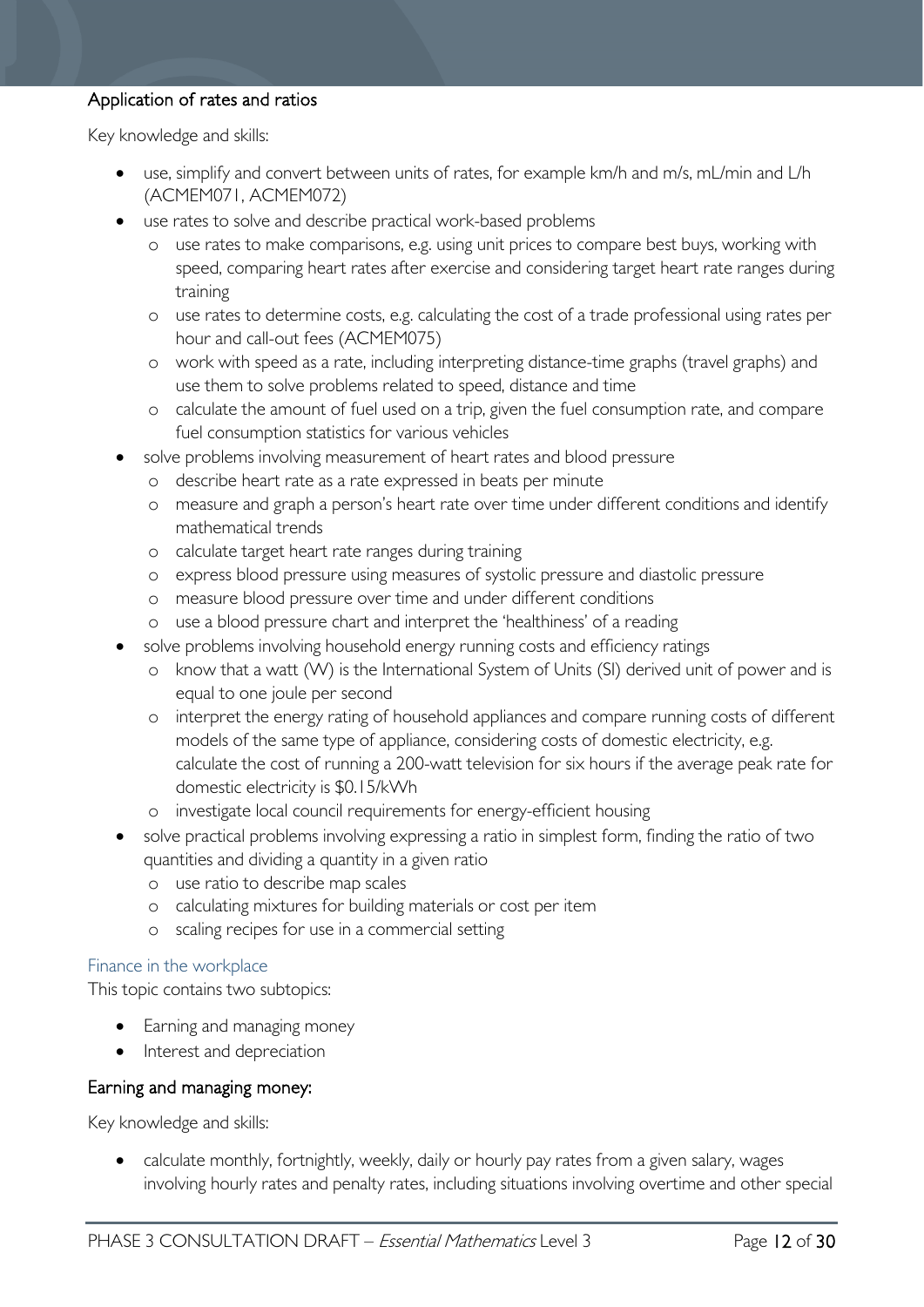allowances, and earnings based on commission (including commission based on a sliding scale), piecework or royalties

- o calculate annual leave loading
- o calculate payments based on government allowances and pensions (ACMGM003)
- calculate income tax
	- o identify allowable tax deductions
	- o calculate taxable income after allowable tax deductions are taken from gross pay
	- o calculate the Medicare levy (basic levy only)
	- o calculate the amount of Pay As You Go (PAYG) tax payable per fortnight or week using current tax scales, and use this to determine if more tax is payable or if a refund is owing after completing a tax return
- calculate net pay following deductions from income
- use technology to perform financial computations, for example calculating percentage change, calculating tax payable and preparing a wage-sheet

#### Interest and depreciation:

Key knowledge and skills:

- apply percentage increase or decrease in various contexts, e.g. calculating the goods and services tax (GST) payable on a range of goods and services, and calculating profit or loss in absolute and percentage terms
- review the principles of simple interest (ACMEM168)
- use a spreadsheet to calculate and graph compound interest as a recurrence relation involving repeated applications of simple interest
- consider similar problems involving compounding; for example, population growth (ACMEM170)
- use technology to calculate the future value of a compound interest loan or investment and the total interest paid or earned (ACMEM171)
- use technology to compare, numerically and graphically, the growth of simple interest and compound interest loans and investments (ACMEM172)
- use technology to investigate the effect of the interest rate and the number of compounding periods on the future value of a loan or investment. (ACMEM173)
- use technology and a recurrence relation to model a reducing balance loan (ACMEM174)
- investigate the effect of the interest rate and repayment amount on the time taken to repay a loan. (ACMEM175) calculate the depreciation of an asset using the straight-line method as an application of the simple interest formula
- use  $S = V_0 Dn$ , where S is the salvage value of the asset after n periods,  $V_0$  is the initial value of the asset,  $D$  is the amount of depreciation per period, and  $n$  is the number of periods

#### <span id="page-12-0"></span>Module 2 Work Requirements

The work requirements of a course are processes, products or performances that provide a significant demonstration of achievement that is measurable against the course's standards. Work requirements need not be the sole form of assessment for a module.

This module includes 3-4 short responses in a reflective journal and an extended response / inquiry as work requirements.

See Appendix 3 for summary of Work Requirement specifications for this course.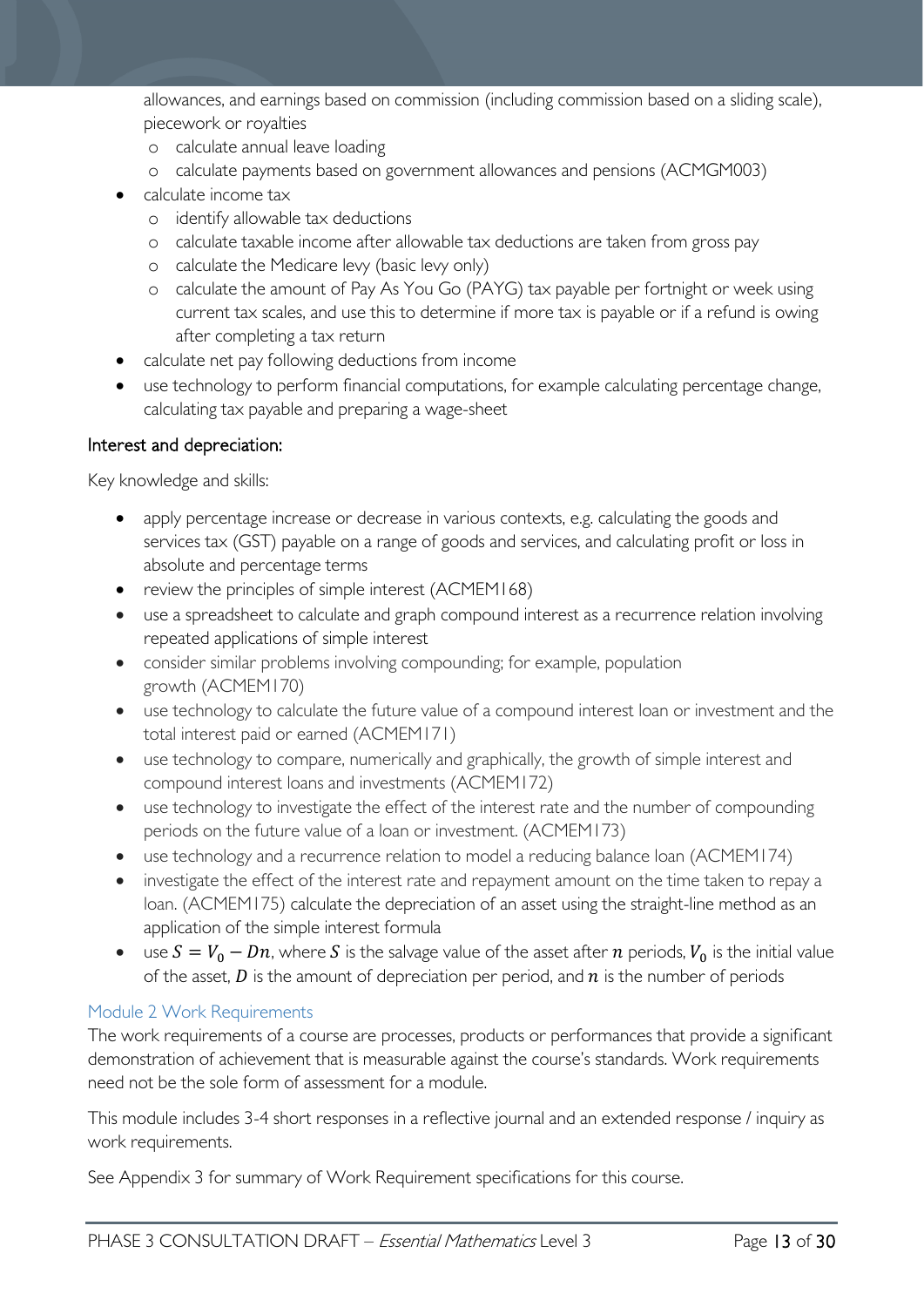<span id="page-13-0"></span>Module 2 Assessment

This module will assess criteria 1, 2, 3, 5.

# <span id="page-13-1"></span>Module 3 - Applications of trigonometry and geometry

This module consists of three topics:

- o Scales, plans and models
- o Applications of trigonometry
- o Earth geometry and time zones

'Scales, plans and models' includes recognising and using the properties, symbols and conventions for representing geometric information relating to two-dimensional shapes and three-dimensional objects. It involves using similarity and scale factor to obtain measurements and to construct and interpret plans and models which has practical application in many fields including construction, design, landscaping and photography.

'Applications of trigonometry' provides additional techniques involving the measurement and calculation of angles, and linear and area measure of triangles which has practical application in the fields described above and others that involve navigation and/or surveying of geographical features.

'Earth geometry and time zones' involves solving problems relating to identifying locations and measuring distances between locations on the Earth's surface and making connections between longitudinal location and time zones which has practical implications for the global nature of the world of work, specifically relating to implications upon travel and connectivity.

#### <span id="page-13-2"></span>Module 3 Learning Outcomes

On successful completion of this module, learners will be able to:

- 1. Define and explain key knowledge and concepts and apply a range of related mathematical techniques and procedures to solve practical problems.
- 2. Interpret and engage with mathematical objects and information in workplace contexts.
- 3. Manage self, connect and collaborate with others and reflect on learning including in workplace contexts.
- 6. Communicate and represent mathematical information and apply mathematical conventions including in workplace contexts.

#### <span id="page-13-3"></span>Module 3 Content

<span id="page-13-4"></span>Scales, plans and models

This topic has three subtopics:

- Geometric information
- Interpreting scale drawings, plans and models
- Creating scale drawings

#### Geometric information:

Key knowledge and skills:

- recognise the properties of common two-dimensional geometric shapes and three-dimensional solids (ACMEM105)
- interpret different forms of two-dimensional representations of three-dimensional objects, including nets and perspective diagrams (ACMEM106)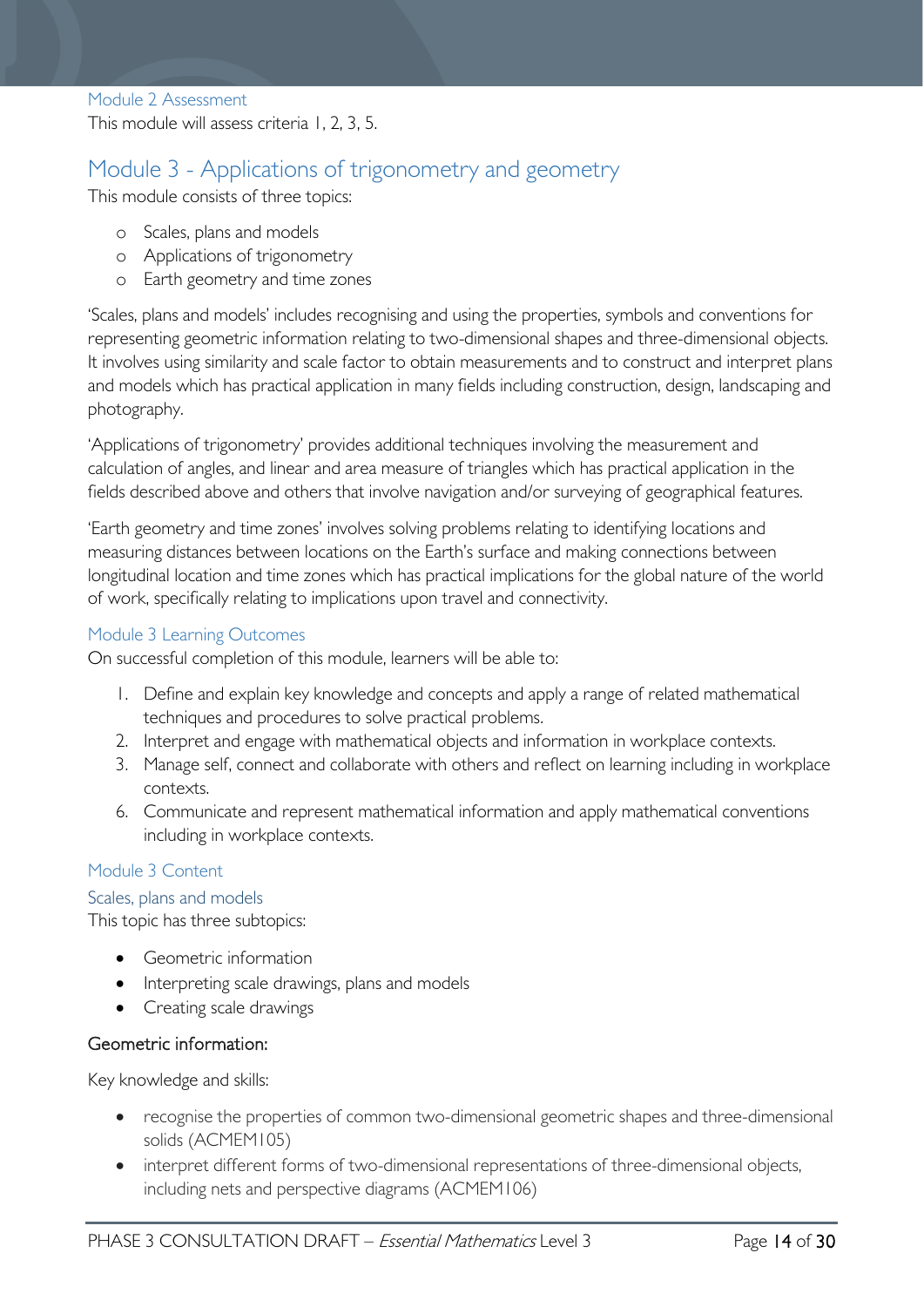• use symbols and conventions for the representation of geometric information; for example, point, line, ray, angle, diagonal, edge, curve, face and vertex. (ACMEM107)

#### Interpreting scale drawings, plans and models

Key knowledge and skills:

- review the use of a scale factor to find unknown lengths in similar figures
- obtain measurements from scale drawings, including maps (including cultural mappings or models) or building plans, to solve problems
	- o interpret commonly used symbols and abbreviations on building plans and elevation view
	- o find actual measurements from scale drawings, such as lengths, perimeters and areas (ACMEM109)
	- o calculate the perimeter or area of a section of land, using the Trapezoidal rule where appropriate, from a variety of sources, including a site plan, an aerial photograph, radial surveys or maps that include a scale
	- o calculate the volume of rainfall over an area, using  $V = Ah$ , from a variety of sources, including a site plan, an aerial photograph, radial surveys or maps that include a scale
	- o estimate and compare quantities, materials and costs using actual measurements from scale drawings; for example, using measurements for packaging, clothes, painting, bricklaying and landscaping. (ACMEM110)
	- o interpret diagrams of three-dimensional objects. (ACMEM115)

#### Creating scale drawings

Key knowledge and skills:

- understand and apply drawing conventions of scale drawings, such as scales in ratio, clear indications of dimensions, and clear labelling (ACMEM111)
- construct scale drawings by hand and by using software packages. (ACMEM112)

#### <span id="page-14-0"></span>Applications of trigonometry

Key knowledge and skills:

- review the use of Pythagoras' theorem to solve problems involving right-angled triangles
- review the use of the trigonometric ratios to find the length of an unknown side or the size of an unknown angle in a right-angled triangle (ACMGM034)
- determine the area of a triangle given two sides and an included angle by using the rule  $Area = 1/2absinC$ , or given three sides by using Heron's rule, and solve related practical problems (ACMGM035)
- solve problems involving non-right-angled triangles using the sine rule (ambiguous case excluded) and the cosine rule (ACMGM036)
- solve practical problems involving the trigonometry of right-angled and non-right-angled triangles, including problems involving angles of elevation and depression and the use of bearings in navigation. (ACMGM037)

#### <span id="page-14-1"></span>Earth geometry and time zones

This topic has two subtopics:

- **Location**
- Time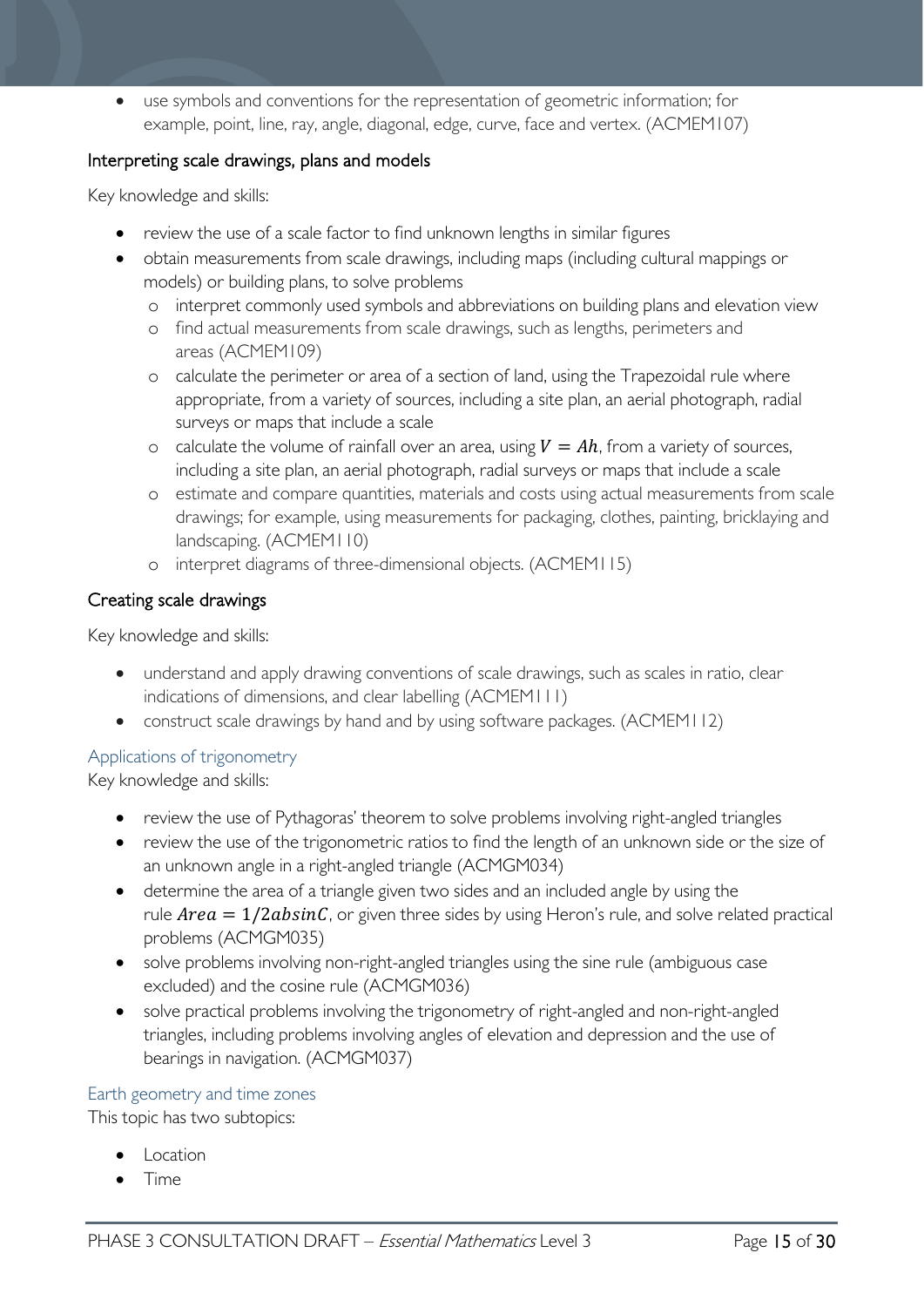#### Location:

Key knowledge and skills:

- locate positions on Earth's surface given latitude and longitude using GPS, a globe, an atlas, and digital technologies (ACMEM159)
- find distances between two places on Earth on the same longitude (ACMEM160)
- find distances between two places on Earth using appropriate technology. (ACMEM161)

#### Time:

Key knowledge and skills:

- understand the link between longitude and time (ACMEM162)
- solve problems involving time zones in Australia and in neighbouring nations, making any necessary allowances for daylight saving (ACMEM163)
- solve problems involving Greenwich Mean Time and the International Date Line (ACMEM164)
- find time differences between two places on Earth (ACMEM165)
- solve problems associated with time zones; for example, internet and phone usage (ACMEM166)
- solve problems relating to travelling east and west, incorporating time zone changes. (ACMEM167)

#### <span id="page-15-0"></span>Module 3 Work Requirements

The work requirements of a course are processes, products or performances that provide a significant demonstration of achievement that is measurable against the course's standards. Work requirements need not be the sole form of assessment for a module.

This module includes 3-4 short responses in a reflective journal and an extended response / inquiry as work requirements.

See Appendix 3 for summary of Work Requirement specifications for this course.

<span id="page-15-1"></span>Module 3 Assessment This module will assess criteria 1, 2, 3, 6.

### <span id="page-15-2"></span>Assessment

Criterion-based assessment is a form of outcomes assessment that identifies the extent of learner achievement at an appropriate end-point of study. Although assessment – as part of the learning program – is continuous, much of it is formative, and is done to help learners identify what they need to do to attain the maximum benefit from their study of the course. Therefore, assessment for summative reporting to TASC will focus on what both teacher and learner understand to reflect endpoint achievement.

The standard of achievement each learner attains on each criterion is recorded as a rating 'A', 'B', or 'C', according to the outcomes specified in the standards section of the course.

A 't' notation must be used where a learner demonstrates any achievement against a criterion less than the standard specified for the 'C' rating.

A 'z' notation is to be used where a learner provides no evidence of achievement at all.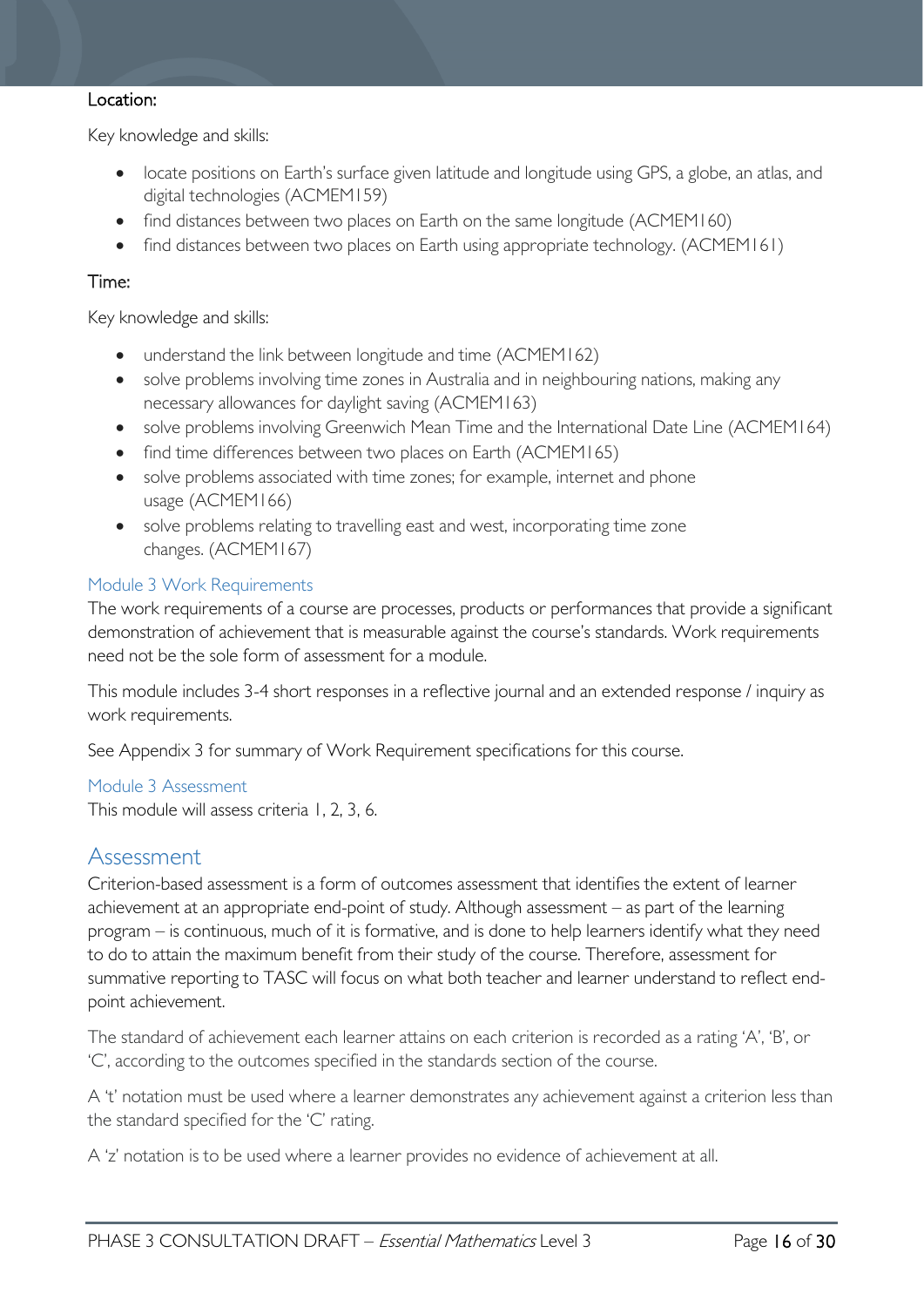Internal assessment of all criteria will be made by the provider. Providers will report the learner's rating for each criterion to TASC.

TASC will supervise the external assessment of designated criteria which will be indicated by an asterisk (\*). The ratings obtained from the external assessments will be used in addition to internal ratings from the provider to determine the final award.

#### <span id="page-16-0"></span>**Criteria**

|                      | Module I  | Module 2 | Module 3 | Notes                                                                |
|----------------------|-----------|----------|----------|----------------------------------------------------------------------|
| Criteria<br>assessed | 1,2,3,4/5 | ,2,3,4/5 | ,2,3,6   | Three common in all modules<br>and one focus criterion per<br>module |

The assessment for *Essential Mathematics* Level 3 will be based on the degree to which the learner can:

- 1. Define and explain key knowledge and concepts and apply a range of related mathematical techniques and procedures to solve practical problems.\*
- 2. Interpret and engage with mathematical objects and information in workplace contexts.\*
- 3. Manage self, connect and collaborate with others and reflect on learning including in workplace contexts.
- 4. Identify problems that can be modelled and solved mathematically, select and apply problem solving processes and review outcomes including in workplace contexts.\*
- 5. Apply mathematical reasoning and creative thinking to generate, test and apply ideas in a mathematical inquiry and evaluate their impact including in workplace contexts.
- 6. Communicate and represent mathematical information and apply mathematical conventions including in workplace contexts.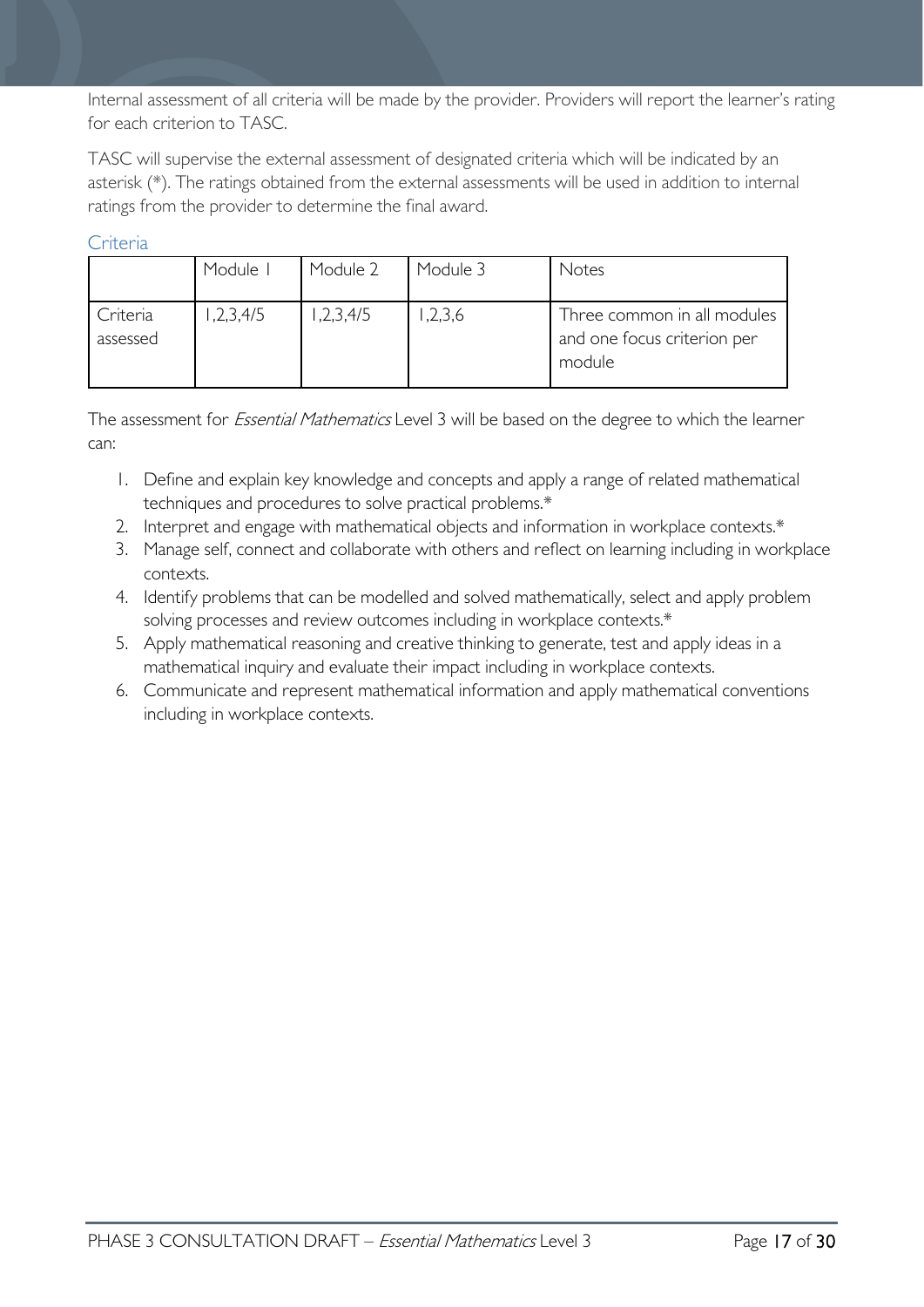#### <span id="page-17-0"></span>**Standards**

Criterion 1\*: Define and explain key knowledge and concepts and apply a range of related mathematical techniques and procedures to solve practical problems.

This criterion is both internally and externally assessed.

| Rating C                                                                                                                                 | Rating B                                                                                                                                                                                | Rating A                                                                                                                                                                                                       |
|------------------------------------------------------------------------------------------------------------------------------------------|-----------------------------------------------------------------------------------------------------------------------------------------------------------------------------------------|----------------------------------------------------------------------------------------------------------------------------------------------------------------------------------------------------------------|
| selects, recalls and uses some<br>mathematical facts, rules and<br>definitions to describe<br>mathematical situations                    | consistently selects, recalls<br>and uses facts, rules,<br>definitions and procedures<br>correctly to describe<br>mathematical situations                                               | consistently selects, recalls<br>and uses facts, rules,<br>definitions and procedures<br>correctly to describe and<br>explain mathematical<br>situations                                                       |
| comprehends and applies<br>aspects of mathematical<br>concepts and techniques to<br>solve some problems in<br>simple familiar situations | comprehends and applies<br>mathematical concepts and<br>techniques to solve problems<br>in simple familiar and<br>complex familiar situations                                           | comprehends and applies<br>mathematical concepts and<br>techniques to solve problems<br>in simple familiar, complex<br>familiar and complex<br>unfamiliar situations                                           |
| applies mathematical and<br>statistical models to routine<br>problems                                                                    | selects and applies<br>mathematical and statistical<br>models to routine and non-<br>routine problems                                                                                   | develops, selects and applies<br>mathematical and statistical<br>models to routine and non-<br>routine problems in a variety<br>of contexts                                                                    |
| uses digital technologies to<br>graph, display and organise<br>mathematical and statistical<br>information to solve routine<br>problems. | uses digital technologies<br>appropriately to graph,<br>display and organise<br>mathematical and statistical<br>information to solve a range<br>of routine and non-routine<br>problems. | uses digital technologies<br>effectively to graph, display<br>and organise mathematical<br>and statistical information<br>to solve a range of routine<br>and non-routine problems in<br>a variety of contexts. |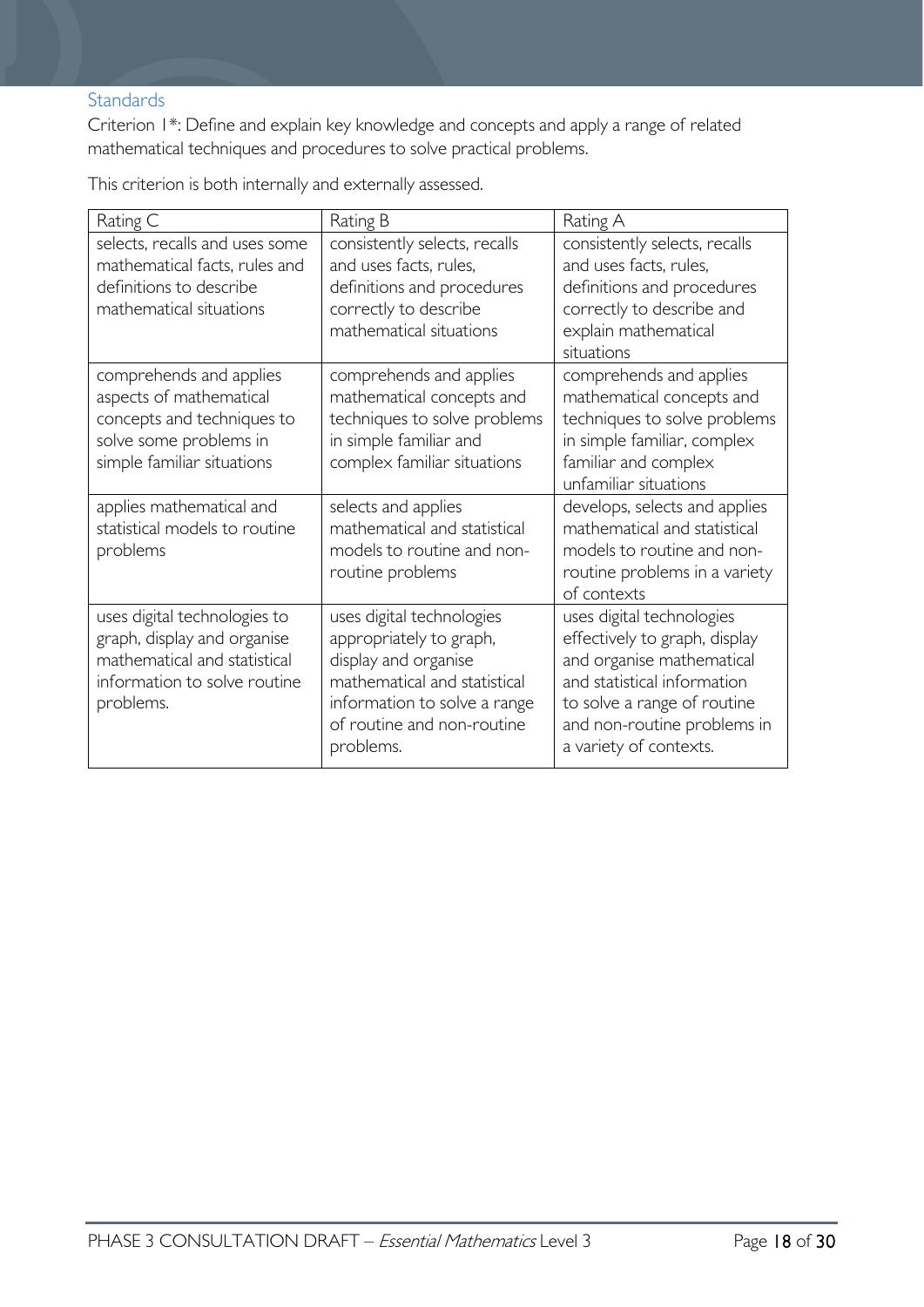Criterion 2\*: Interpret and engage with mathematical objects and information in workplace contexts

| Rating C                                                                                                                        | Rating B                                                                                                                                                                 | Rating A                                                                                                                                                                                                |
|---------------------------------------------------------------------------------------------------------------------------------|--------------------------------------------------------------------------------------------------------------------------------------------------------------------------|---------------------------------------------------------------------------------------------------------------------------------------------------------------------------------------------------------|
| explores routine familiar<br>practical problems or<br>scenarios and frames them in<br>mathematical terms                        | interprets routine familiar<br>and complex familiar practical<br>problems or scenarios and<br>frames them in mathematical<br>terms                                       | interprets complex familiar<br>and non-familiar practical<br>problems or scenarios and<br>frames them in mathematical<br>terms                                                                          |
| identifies situations where<br>mathematical information has<br>been used to support<br>decision-making in workplace<br>contexts | analyses various ways that<br>mathematical information has<br>been used to support<br>decision-making processes in<br>workplace contexts                                 | evaluates how mathematical<br>information has been used to<br>support decision-making<br>processes in workplace<br>contexts                                                                             |
| accesses, manages and<br>acknowledges information<br>from digital and non-digital<br>sources to develop<br>mathematical ideas   | accesses, synthesises and<br>appropriately acknowledges<br>information taken from a<br>variety of digital and non-<br>digital sources to develop<br>mathematical ideas   | evaluates authenticity,<br>reliability and validity of<br>information taken from a<br>variety of digital and non-<br>digital sources to develop<br>mathematical ideas                                   |
| identifies and describes how<br>the use of technology can<br>affect outcomes obtained in<br>workplace contexts.                 | identifies and discusses the<br>inputs and outputs of<br>technology and describes<br>how the use of technology<br>can affect outcomes obtained<br>in workplace contexts. | interprets and evaluates the<br>inputs and outputs of<br>technology, including critically<br>reflecting on and evaluating<br>the technology used and the<br>outcomes obtained in<br>workplace contexts. |

This criterion is both internally and externally assessed.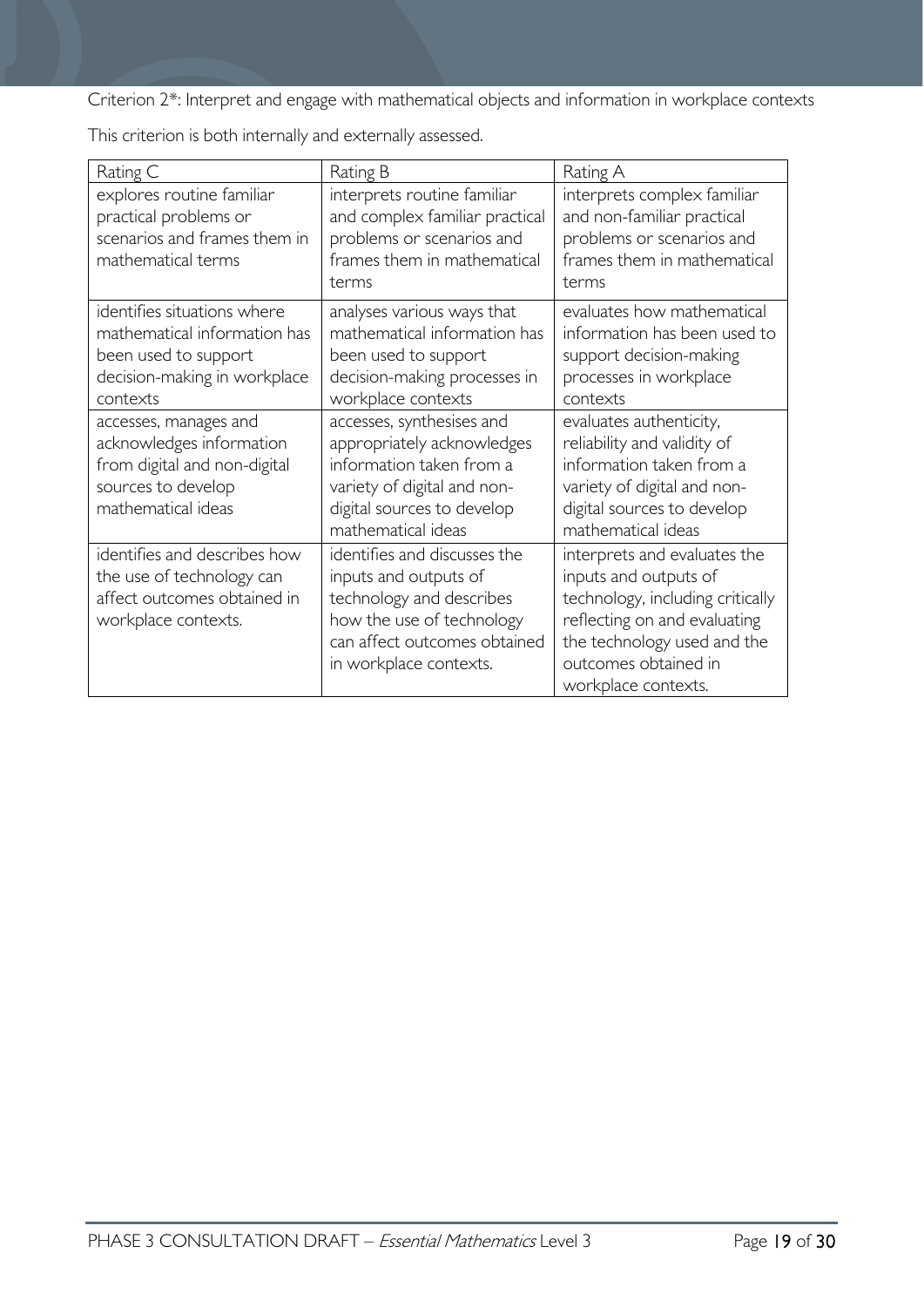Criterion 3: Manage self, connect and collaborate with others and reflect on learning including in workplace contexts

| Rating C                                                                                                                                                                                     | Rating B                                                                                                                                                                                              | Rating A                                                                                                                                                                                                                    |
|----------------------------------------------------------------------------------------------------------------------------------------------------------------------------------------------|-------------------------------------------------------------------------------------------------------------------------------------------------------------------------------------------------------|-----------------------------------------------------------------------------------------------------------------------------------------------------------------------------------------------------------------------------|
| recognises own learning<br>strengths and weaknesses<br>and establishes processes to<br>plan, monitor and assess<br>one's understanding and<br>performance including in<br>workplace contexts | analyses own learning<br>strengths and weaknesses in<br>order to establish processes<br>used to plan, monitor and<br>assess one's understanding<br>and performance including in<br>workplace contexts | critically reflects upon own<br>learning strengths and<br>weaknesses in order to<br>establish processes used to<br>plan, monitor and assess<br>one's understanding and<br>performance including in<br>workplace contexts    |
| sets goals and timelines and<br>monitors progress against<br>them with support                                                                                                               | recognises different<br>perspectives, completes<br>assigned duties and supports<br>others in team situations                                                                                          | responds to and utilises<br>different perspectives,<br>collaborates with others to<br>support all members to<br>complete assigned duties and<br>monitors team goals                                                         |
| shows some ability to<br>organise and plan in order to<br>manage resources and<br>complete set tasks and is<br>supportive of others                                                          | displays organisational,<br>planning and self-<br>management skills and<br>interpersonal skills to manage<br>resources, build rapport with<br>others and consistently<br>complete tasks               | selects and displays effective<br>organisational, planning and<br>self-management skills and<br>interpersonal skills to manage<br>resources and maintain<br>rapport and negotiate conflict<br>in team situations            |
| is generally positive including<br>in workplace contexts and<br>with support will persevere<br>through challenges.                                                                           | demonstrates a positive<br>disposition, can adapt to new<br>situations including in<br>workplace contexts and<br>generally displays<br>perseverance and resilience<br>and seeks help as required.     | demonstrates optimism,<br>flexibility and resilience when<br>adapting to new situations<br>including in workplace<br>contexts including<br>persevering through<br>challenges and seeking help<br>appropriately as required. |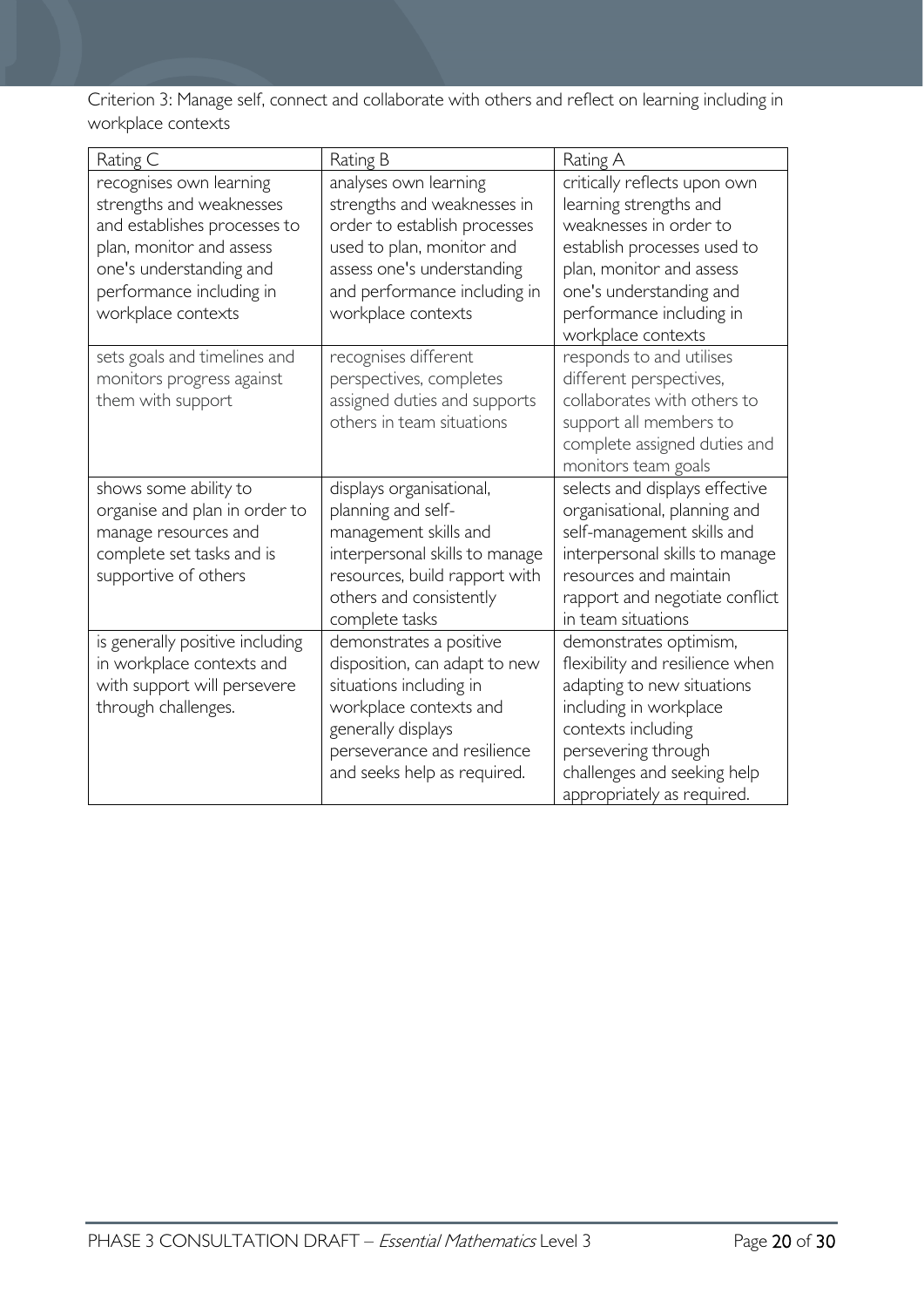Criterion 4\*: Identify problems that can be modelled and solved mathematically, select and apply problem solving processes and review outcomes including in workplace contexts

| Rating C                                                                                                                                                                    | Rating B                                                                                                                                                                                                                           | Rating A                                                                                                                                                                                                                     |
|-----------------------------------------------------------------------------------------------------------------------------------------------------------------------------|------------------------------------------------------------------------------------------------------------------------------------------------------------------------------------------------------------------------------------|------------------------------------------------------------------------------------------------------------------------------------------------------------------------------------------------------------------------------|
| identifies problem elements<br>and makes inferences that<br>may be able to be tested<br>mathematically<br>identifies how a given<br>problem can be solved<br>mathematically | identifies and explains<br>problem elements to make<br>informed inferences that can<br>be tested mathematically<br>identifies and describes how<br>mathematics can be used to<br>model and solve familiar<br>problems in workplace | explores and links problem<br>elements to make logical<br>inferences that can be tested<br>mathematically<br>describes and explains how<br>mathematics can be used to<br>model and solve unfamiliar<br>problems in workplace |
|                                                                                                                                                                             | situations and generates a<br>possible mathematical<br>approach                                                                                                                                                                    | situations and generates<br>possible mathematical<br>approaches                                                                                                                                                              |
| uses mathematical<br>applications and processes to<br>find solutions to practical<br>problems                                                                               | selects and applies a range of<br>mathematical applications and<br>processes to find accurate<br>solutions to practical<br>problems                                                                                                | strategically selects and<br>applies a broad range of<br>mathematical applications and<br>processes to find efficient<br>and accurate solutions to<br>practical problems                                                     |
| describes how the<br>mathematical applications and<br>processes used and the<br>outcomes obtained were<br>suitable for the context.                                         | selects and justifies use of<br>mathematical applications and<br>processes and identifies how<br>the outcomes obtained may<br>impact the dignity and<br>wellbeing of individuals and<br>communities.                               | critically reflects and<br>evaluates the impact of<br>selected processes and the<br>outcomes obtained upon the<br>dignity and wellbeing of<br>individuals or communities.                                                    |

This criterion is both internally and externally assessed.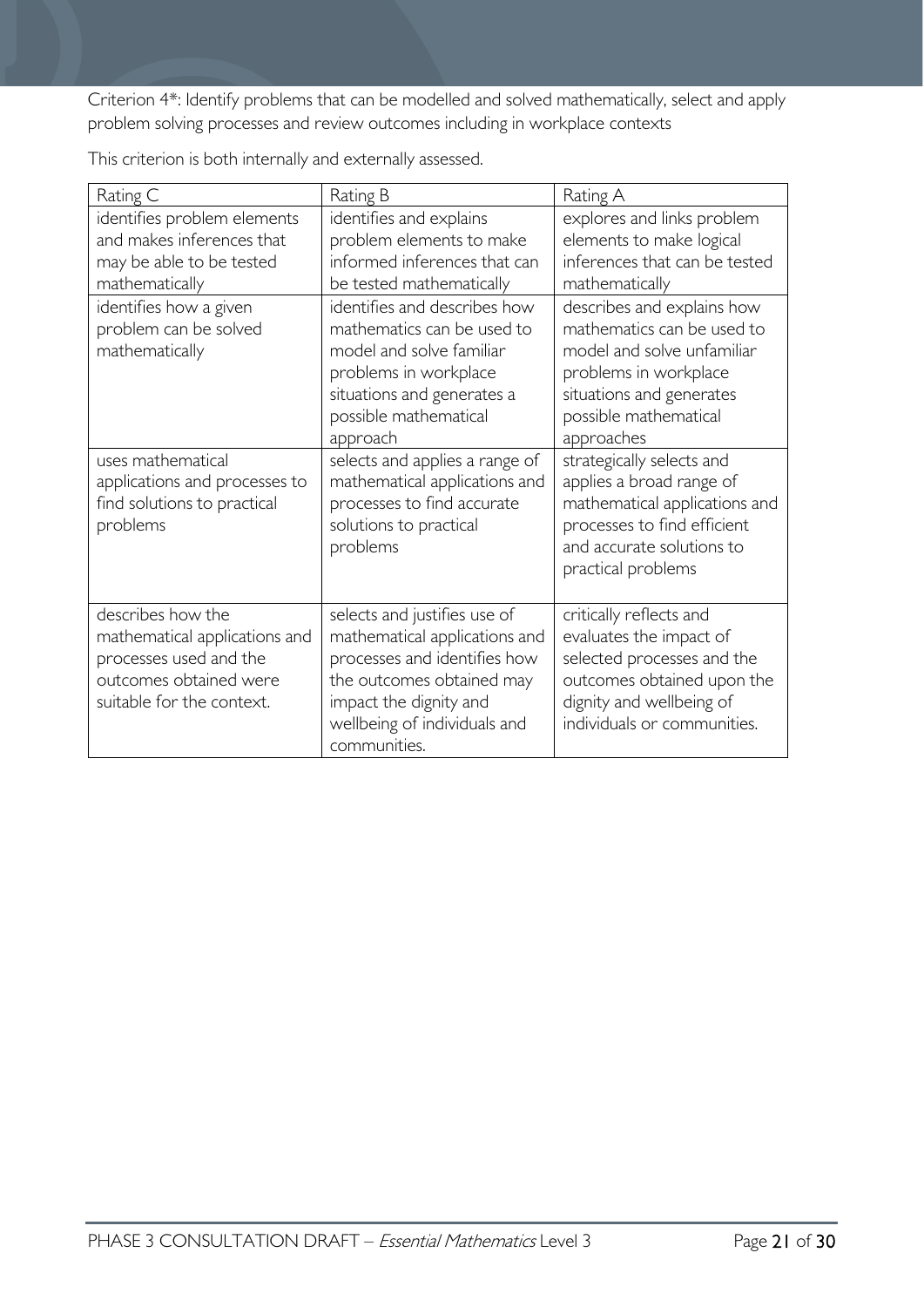Criterion 5: Apply mathematical reasoning and creative thinking to generate, test and apply ideas in a mathematical inquiry and evaluate their impact including in workplace contexts

| Rating C                                                                               | Rating B                                                                                                                                              | Rating A                                                                                                                                                    |
|----------------------------------------------------------------------------------------|-------------------------------------------------------------------------------------------------------------------------------------------------------|-------------------------------------------------------------------------------------------------------------------------------------------------------------|
| lists ideas that may be able to<br>be tested mathematically                            | identifies or adapts ideas that<br>can be tested mathematically                                                                                       | generates or adapts ideas and<br>describes how they can be<br>tested mathematically                                                                         |
| tests multiple ideas and select<br>sone to implement based on<br>comparison of results | tests multiple ideas and<br>prioritises implementation<br>based on comparison of<br>results and describes<br>potential limitations of the<br>approach | tests multiple ideas, and<br>justifies selection for<br>implementation based on<br>analysis of the positive and<br>negative implications of the<br>approach |
| follows a given procedure to<br>implement an idea in a<br>workplace context            | follows devised procedure to<br>implement own idea in a<br>workplace context                                                                          | follows devised procedure to<br>implement own idea, and<br>adapts flexibly and efficiently<br>in a workplace context                                        |
| describes the impact of<br>implemented ideas in<br>workplace contexts                  | explains and analyses the<br>impact of implemented ideas<br>in workplace contexts on self<br>and others                                               | analyses and evaluates the<br>impact of implemented ideas<br>in workplace contexts on<br>multiple stakeholders and/or<br>from multiple perspectives         |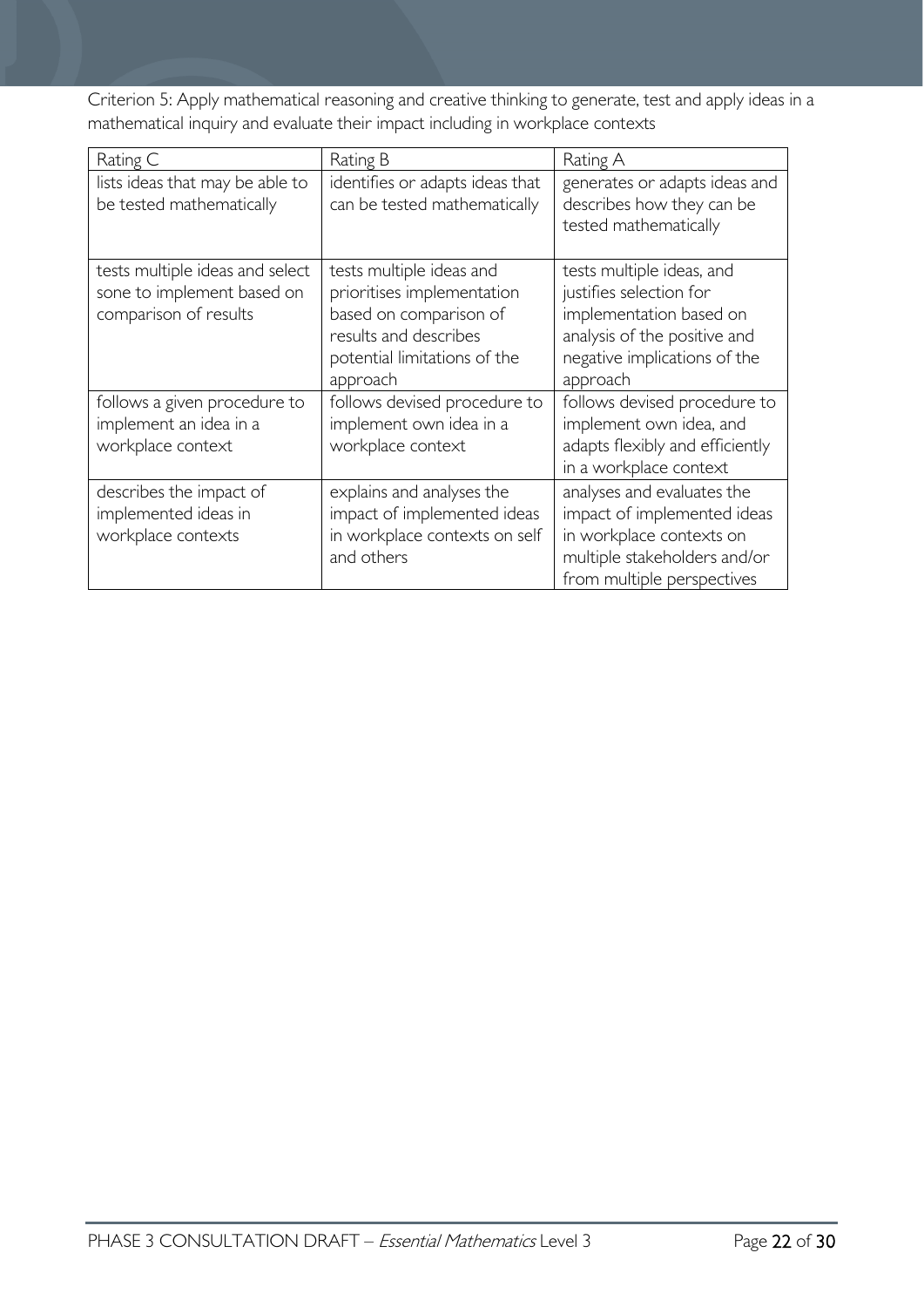Criterion 6: Communicate and represent mathematical information and apply mathematical conventions including in workplace contexts.

| Rating C                                                                                                                                                         | Rating B                                                                                                                                                                                            | Rating A                                                                                                                                                                                                    |
|------------------------------------------------------------------------------------------------------------------------------------------------------------------|-----------------------------------------------------------------------------------------------------------------------------------------------------------------------------------------------------|-------------------------------------------------------------------------------------------------------------------------------------------------------------------------------------------------------------|
| communicates mathematical<br>and statistical arguments<br>using appropriate language                                                                             | communicates<br>reasoned mathematical and<br>statistical judgments and<br>arguments using appropriate<br>language                                                                                   | communicates reasoned<br>mathematical and statistical<br>judgments and arguments using<br>appropriate and concise<br>language                                                                               |
| uses mathematical<br>conventions, systems and<br>constructs based on<br>definitions and rules when<br>prompted                                                   | uses mathematical<br>conventions, systems and<br>constructs including<br>manipulation and use of<br>symbolic expressions and<br>rules appropriately on most<br>occasions                            | uses mathematical conventions,<br>systems and constructs<br>including manipulation and use<br>of symbolic expressions, rules<br>and formal systems accurately<br>and purposefully                           |
| represents and explains<br>mathematical and statistical<br>information in numerical,<br>graphical and symbolic form<br>with and without the aid of<br>technology | represents and analyses<br>mathematical and statistical<br>information in numerical,<br>graphical and symbolic form<br>including in workplace<br>contexts with and without<br>the aid of technology | represents, models and<br>analyses mathematical and<br>statistical information in<br>numerical, graphical and<br>symbolic form including in<br>workplace contexts with and<br>without the aid of technology |
| selects and uses language to<br>express ideas and listens to<br>the perspectives of others.                                                                      | selects, uses and refines<br>language to respond to<br>multiple perspectives when<br>expressing ideas.                                                                                              | purposefully selects, uses and<br>refines language to effectively<br>connect with address multiple<br>perspectives when expressing<br>ideas.                                                                |

# <span id="page-22-0"></span>Quality Assurance

• This will be determined by TASC at time of accreditation.

# <span id="page-22-1"></span>Qualifications and Award Requirements

The final award will be determined by the Office of Tasmanian Assessment, Standards and Certification from the 9 ratings (6 ratings from the internal assessment and 3 ratings from the external assessment).

The minimum requirements for an award in *Essential Mathematics* Level 3 are as follows:

EXCEPTIONAL ACHIEVEMENT (EA) 8'A' ratings, 1 'B' rating (2 'A' ratings, 1 'B' rating from external assessment)

HIGH ACHIEVEMENT (HA)

4 'A' ratings, 4 'B' ratings, 1 'C' ratings (1 'A' rating, 1 'B' rating and 1 'C' rating from external assessment)

COMMENDABLE ACHIEVEMENT (CA)

4 'B' ratings, 4 'C' ratings (1 'B' ratings, 2 'C' ratings from external assessment)

SATISFACTORY ACHIEVEMENT (SA)

7 'C' ratings (2 'C' ratings from external assessment)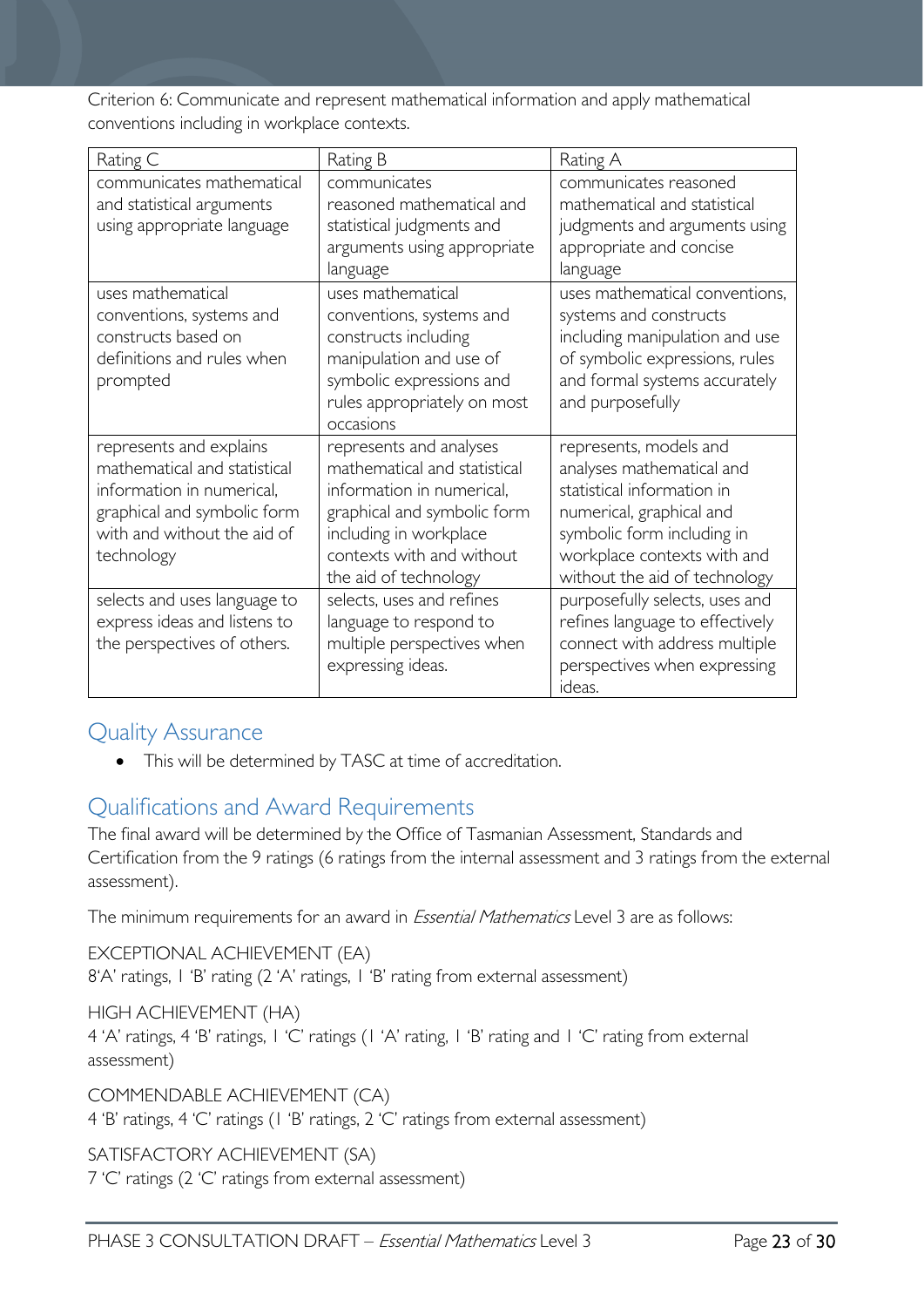#### PRELIMINARY ACHIEVEMENT (PA) 5 'C' ratings

A learner who otherwise achieves the ratings for a CA (Commendable Achievement) or SA (Satisfactory Achievement) award but who fails to show any evidence of achievement in one or more criteria ('z' notation) will be issued with a PA (Preliminary Achievement) award.

# <span id="page-23-0"></span>Course Evaluation

• This will be confirmed by time of accreditation.

# <span id="page-23-1"></span>Course Developer

This course has been developed by the Department of Education's Years 9 to 12 Learning Unit in collaboration with Catholic Education Tasmania and Independent Schools Tasmania.

# <span id="page-23-2"></span>Accreditation and Version History

• Details to be determined by TASC at time of accreditation.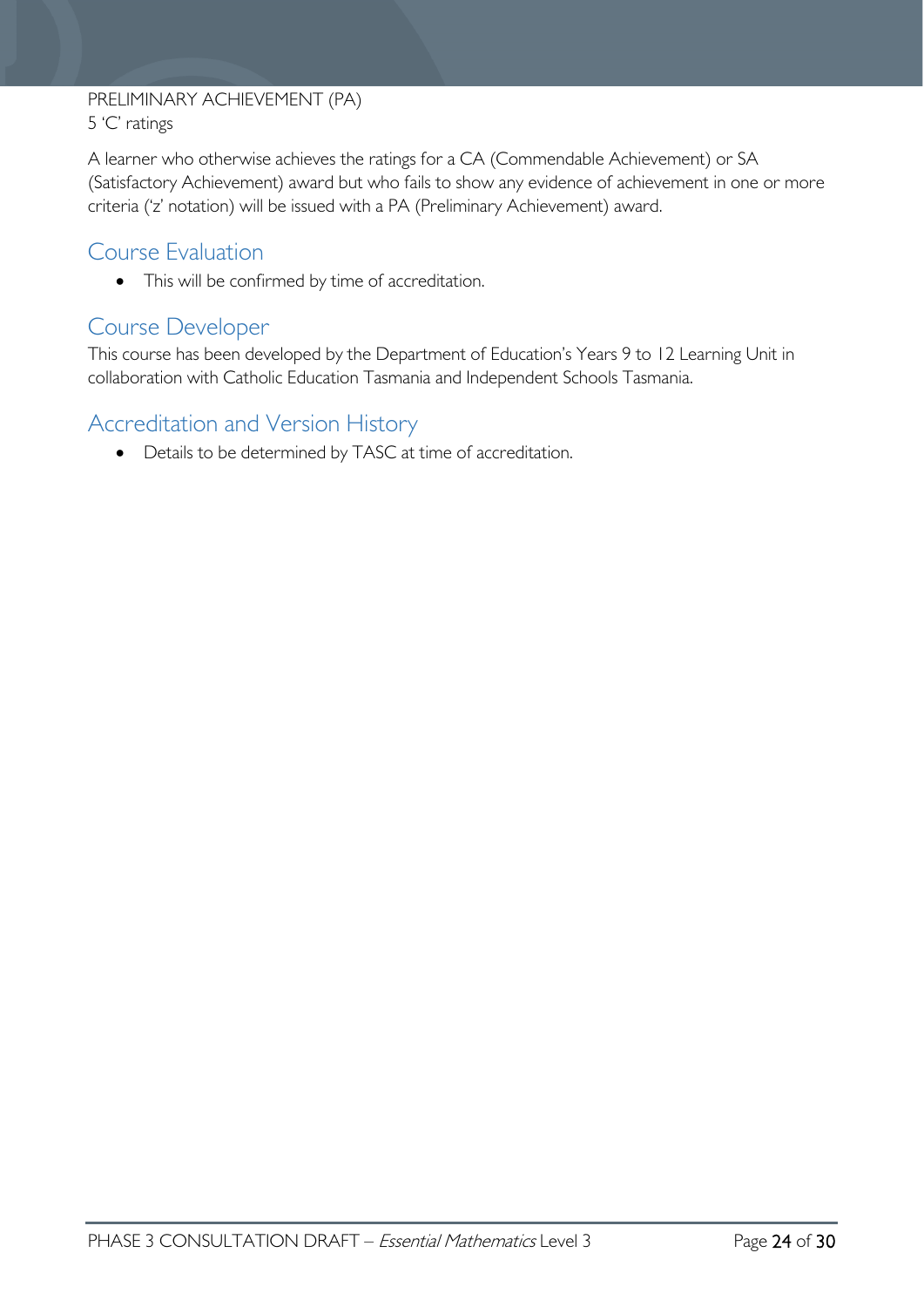# Appendix 1 - Line of Sight



<span id="page-24-0"></span>

|    | Learning Outcomes                                                                                                                                                       | Course         | Work           | Criteria       | Standards      | General           |
|----|-------------------------------------------------------------------------------------------------------------------------------------------------------------------------|----------------|----------------|----------------|----------------|-------------------|
|    |                                                                                                                                                                         | Content        | Requirements   |                |                | Capabilities (GC) |
|    | Define and explain key knowledge and concepts and apply a range of<br>related mathematical techniques and procedures to solve practical<br>problems.                    | Module 1, 2, 3 | Module 1, 2, 3 | $\mathsf{C}$   | $E$ 1, 2, 3, 4 | GC:<br>目題:に       |
| 2. | Interpret and engage with mathematical objects and information in<br>workplace contexts.                                                                                | Module 1, 2, 3 | Module 1, 2, 3 | C <sub>2</sub> | E1, 2, 3, 4    | GC:<br>国盟大会<br>÷  |
| 3. | Manage self, connect and collaborate with others and reflect on<br>learning including in workplace contexts.                                                            | Module 1, 2, 3 | Module 1, 2, 3 | C <sub>3</sub> | E1, 2, 3, 4    | GC:<br>_ေ —<br>풇  |
| 4. | Identify problems that can be modelled and solved mathematically,<br>select and apply problem solving processes and review outcomes<br>including in workplace contexts. | Module I       | Module         | C <sub>4</sub> | E1, 2, 3, 4    | GC:<br>目開大で       |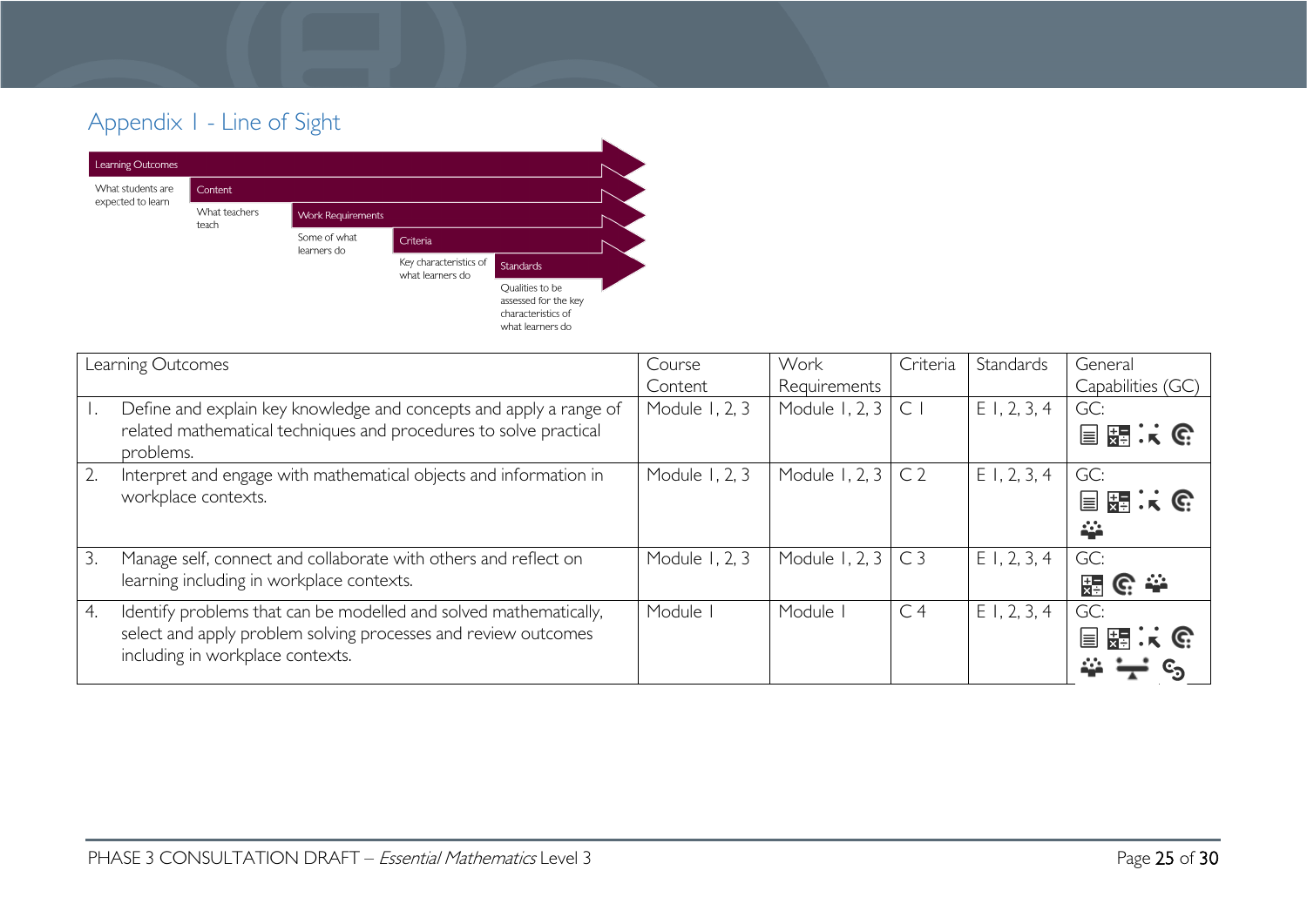|    | Apply mathematical reasoning and creative thinking to generate, test<br>and apply ideas in a mathematical inquiry and evaluate their impact<br>including in workplace contexts. | Module 2 | Module 2 |    | $E$ 1, 2, 3, | GC:<br>目題:(                   |
|----|---------------------------------------------------------------------------------------------------------------------------------------------------------------------------------|----------|----------|----|--------------|-------------------------------|
| 6. | Communicate and represent mathematical information and apply<br>mathematical conventions including in workplace contexts.                                                       | Module 3 | Module 3 | C6 | $E$ 1, 2, 3, | GC:<br>目調味で<br>$\mathbb{c}_5$ |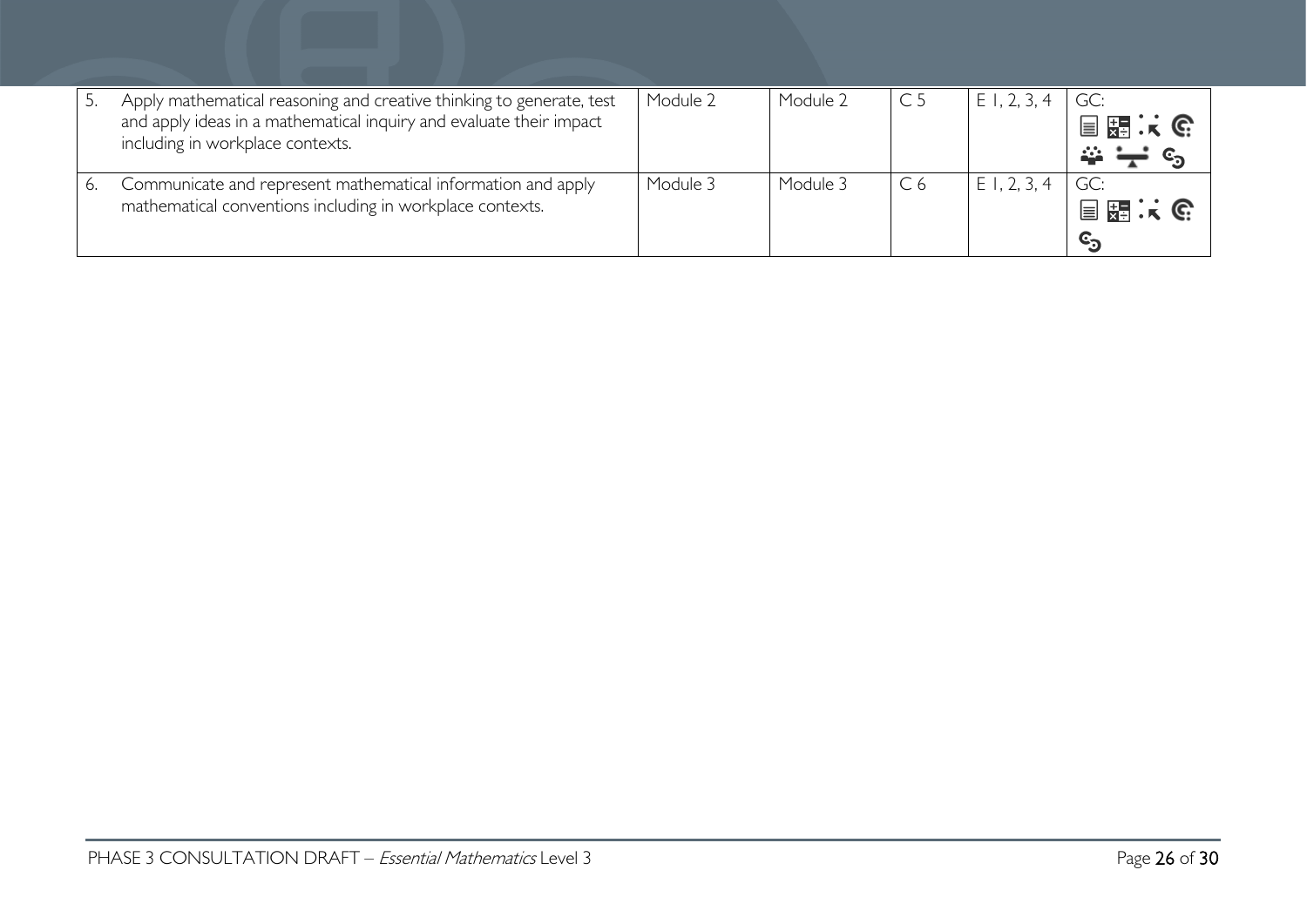# <span id="page-26-0"></span>Appendix 2 - Alignment to Curriculum Frameworks

### <span id="page-26-1"></span>Links to Foundation to Year 10:

For all content areas of Essential Mathematics, the proficiency strands of Understanding, Fluency, Problem solving and Reasoning from the F–10 curriculum are still very much applicable and should be inherent in students' learning of the subject. Each strand is essential, and all are mutually reinforcing. For all content areas, practice allows students to develop fluency in their skills. They will encounter opportunities for problem solving, such as finding the volume of a solid to enable the amount of liquid that is held in the container to be compared with what is written on the label, or finding the interest on an amount in order to be able to compare different types of loans. In Essential Mathematics, reasoning includes critically interpreting and analysing information represented through graphs, tables and other statistical representations to make informed decisions. The ability to transfer mathematical skills between contexts is a vital part of learning in this subject. For example, familiarity with the concept of a rate enables students to solve a wide range of practical problems, such as fuel consumption, travel times, interest payments, taxation, and population growth.

A vast majority of content in this course is drawn from Unit 3 and Unit 4 of the Australian Curriculum Framework: Essential Mathematics

Unit 3 provides students with the mathematical skills and understanding to solve problems related to measurement, scales, plans and models, drawing and interpreting graphs, and data collection.

Unit 4 provides students with the mathematical skills and understanding to solve problems related to probability, earth geometry and time zones, and loans and compound interest.

Additionally, the topics 'Applications of trigonometry' and 'Linear equations and their graphs' are taken from the Australian Curriculum Framework: General Mathematics Unit 2. 'Applications of trigonometry' will be extended to require students' to apply their knowledge of trigonometry to solve practical problems involving non-right-angled triangles in both two and three dimensions, including problems involving the use of angles of elevation and depression, and bearings in navigation in workplace contexts. Similarly, 'Linear equations and their graphs' will be extended to require students to express linear equations numerically and graphically and to model and analyse practical situations in workplace contexts such as profit-loss break even points and the relationship between two variables in bivariate data sets.

# <span id="page-26-2"></span>Appendix 3 - Work Requirements

The work requirements for Module 1 and Module 2 provide agency for providers and learners. When completing these two modules, learners must ensure that they provide evidence against both Criterion 4 and 5 (meaning they must complete one extended response and one inquiry).

### <span id="page-26-3"></span>Module 1 Work Requirements Specifications

Focus Area: Work-based Learning Title of Work Requirement: Problem Solving Task Mode /Format: Extended response Learning Outcomes: 1,2,3,4

Description: Extended response: Formulating and implementing a mathematical process involving problem solving and mathematical modelling of a situation encountered in a real or simulated workplace context including the graphing and interpretation of a linear relationship between two quantities and/or calculating and representing probability and relative frequency of a given event. In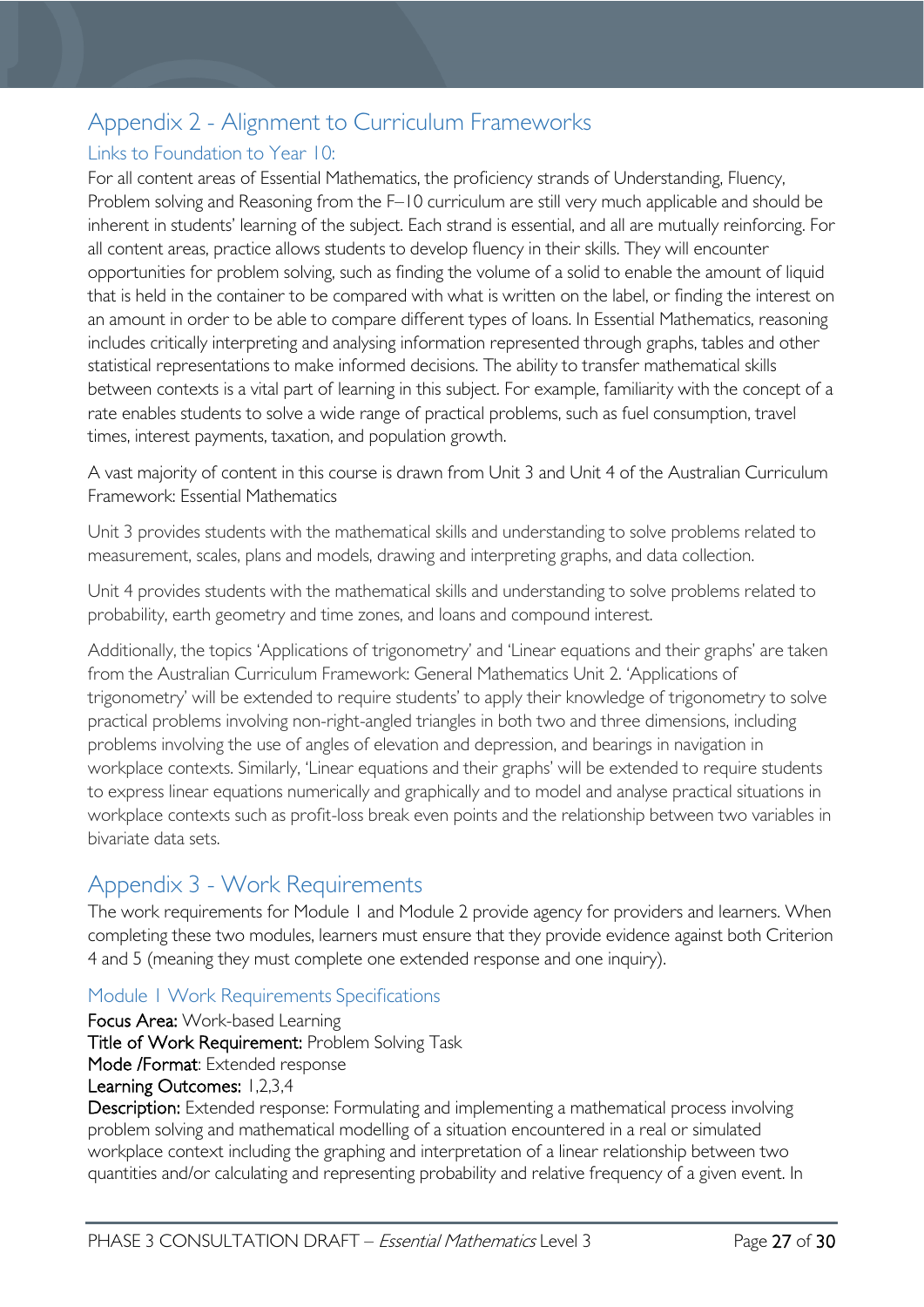preparation and alongside this task it is likely that shorter practical activities will be engaged. These are designed to support the depth of understanding and engagement in the extended response. **Size:** Maximum of 1200 words (and supporting mathematical calculations)  $-8$  to 10 hours of class time including support tasks.

Timing: No specified timing

External agencies: Involvement at teacher discretion

#### Relevant Criterion/criteria:

- Criterion 1: all elements
- Criterion 2: all elements
- Criterion 3: 1,3,4 and 2 if work requirement incorporates groupwork
- Criterion 4: all elements

Focus Area: Work-based Learning

Title of Work Requirement: Reflective journal

Mode /Format: Short responses

#### Learning Outcomes: 2,3

Description: An ongoing journal that provides opportunity for the learner to critically reflect and evaluate their ongoing mathematical development and understanding of the importance of mathematics in the workplace context

Size: 450 words maximum per module

Timing: Throughout the course

External agencies: Involvement at teacher discretion

Relevant Criterion/criteria:

- Criterion 2: all elements
- Criterion 3: all elements

### <span id="page-27-0"></span>Module 2 Work Requirements Specifications

Focus Area: Work-based Learning

Title of Work Requirement: Inquiry Task

Mode /Format: Inquiry

Learning Outcomes: 1,2,3,5

Description: Inquiry: Conducting a mathematical inquiry to implement and evaluate the effectiveness of an idea to explore a scenario in a real or simulated workplace context involving measurement and/or finance.

**Size:** Maximum of 1200 words (and supporting mathematical calculations)  $-8$  to 10 hours of class time including support tasks.

Timing: No specified timing

External agencies: Involvement at teacher discretion

#### Relevant Criterion/criteria:

- Criterion I: all elements
- Criterion 2: all elements
- Criterion 3: 1,3,4 and 2 if work requirement incorporates groupwork
- Criterion 5: all elements

Focus Area: Work-based Learning

Title of Work Requirement: Reflective journal

Mode /Format: Short responses

#### Learning Outcomes: 2,3

Description: An ongoing journal that provides opportunity for the learner to critically reflect and evaluate their ongoing mathematical development and understanding of the importance of mathematics in the workplace context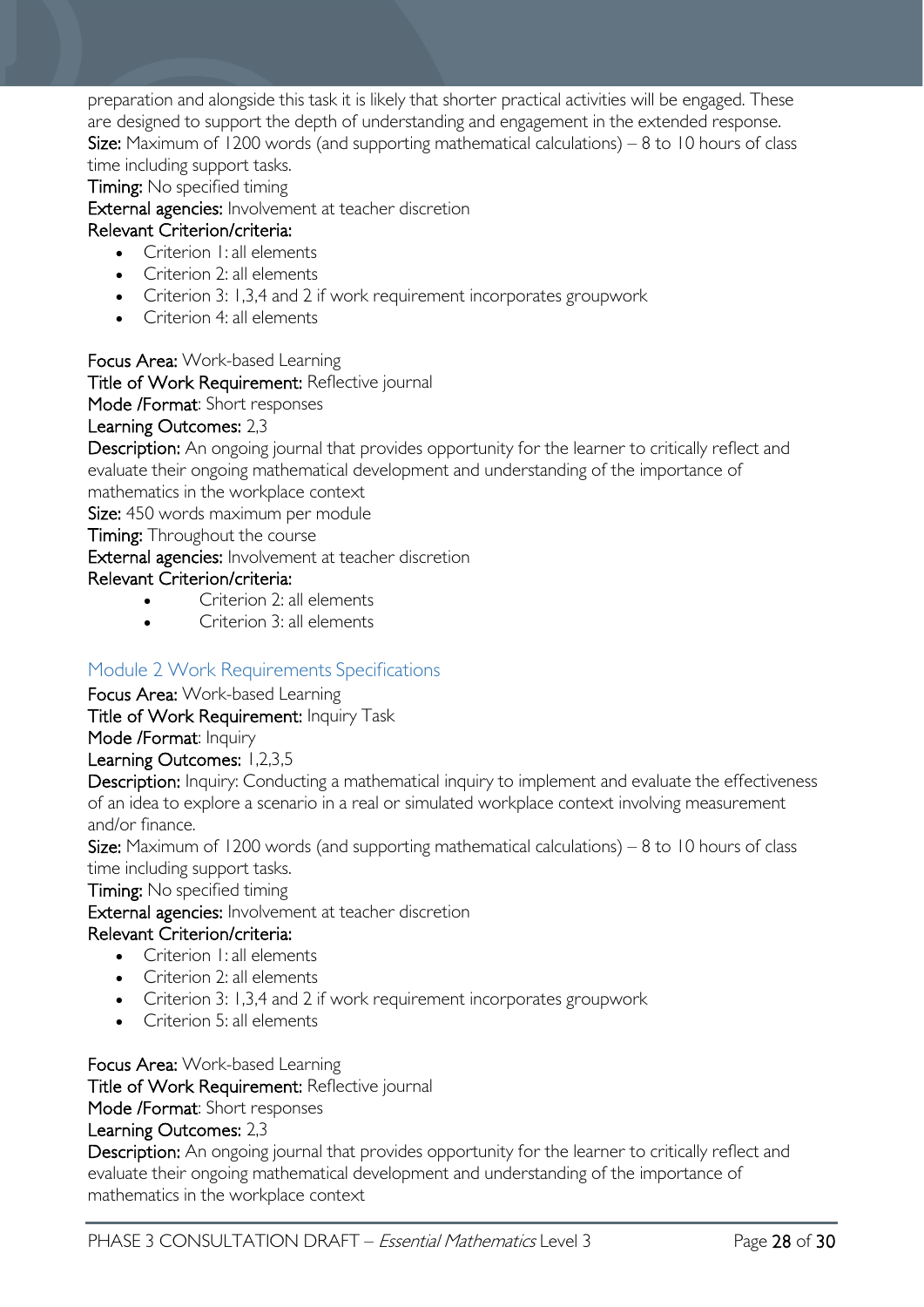Size: 450 words maximum per module **Timing:** Throughout the course External agencies: Involvement at teacher discretion Relevant Criterion/criteria:

#### • Criterion 2: all elements

• Criterion 3: all elements

### <span id="page-28-0"></span>Module 3 Work Requirements Specifications

Focus Area: Work-based Learning

Title of Work Requirement: Drawings, plans and/or models

#### Mode /Format: Product

#### Learning Outcomes: 1,2,3,6

Description: Learners will engage in the creation of a set of scale drawings, models or plans incorporating measurements and calculations relating to a given workplace context. Students will accompany the product with a written report or multi-modal presentation that identifies the design factors considered in the creation of the product and its relationship with the given workplace context. In preparation and alongside this task it is likely that shorter practical activities will be engaged. These are designed to support the depth of understanding and engagement in the extended response. Size: Maximum of 15 hours of class time. Maximum of 1500 words or 10 minute multimodal presentation in support of the produced drawings, plans and/or models.

Timing: No specified timing

External agencies: Involvement at teacher discretion

#### Relevant Criterion/criteria:

- Criterion I: all elements
- Criterion 2: all elements
- Criterion 3: 1,3,4 and 2 if work requirement incorporates groupwork
- Criterion 6: all elements

#### Focus Area: Work-based Learning

#### Title of Work Requirement: Reflective journal

Mode /Format: Short responses

#### Learning Outcomes: 2,3

Description: An ongoing journal that provides opportunity for the learner to critically reflect and evaluate their ongoing mathematical development and understanding of the importance of mathematics in the workplace context

Size: 450 words maximum per module

#### Timing: Throughout the course

External agencies: Involvement at teacher discretion

#### Relevant Criterion/criteria:

- Criterion 2: all elements
- Criterion 3: all elements

# <span id="page-28-1"></span>Appendix 4 – General Capabilities and Cross-Curriculum Priorities

Learning across the curriculum content, including the cross-curriculum priorities and general capabilities, assists students to achieve the broad learning outcomes defined in the Alice Springs (Mparntwe) Education Declaration (December 2019).

General Capabilities:

The general capabilities play a significant role in the Australian Curriculum in equipping young Australians to live and work successfully in the twenty-first century.